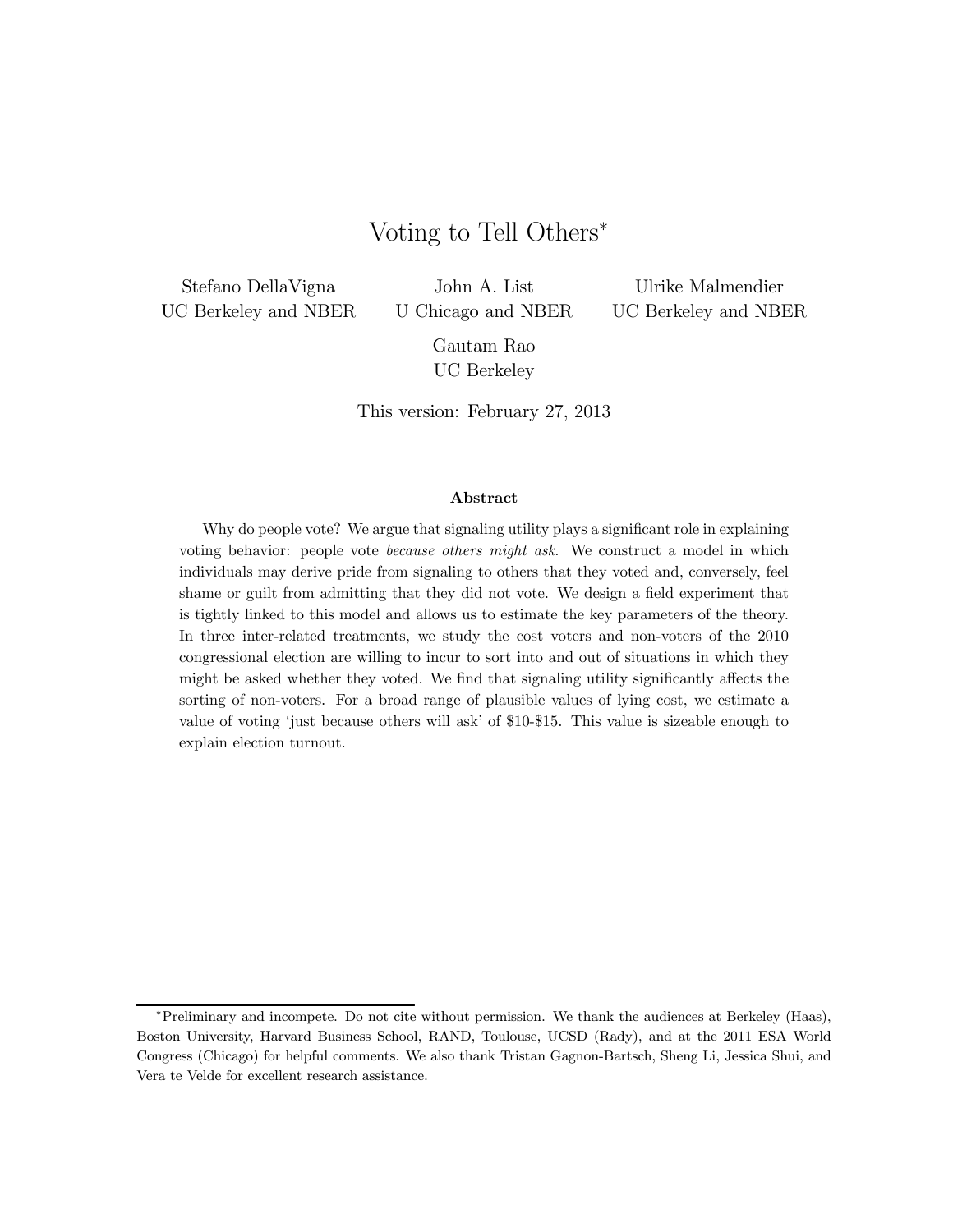# 1 Introduction

Why do people vote? Answers to this classical question broadly fall into two classes. The first class is pivotal voting: Individuals vote because they may affect the outcome of the election (Down (1957), Ledyard (1984), and Palfrey and Rosenthal (1983, 1985)). This motivation can explain voting behavior in small elections (although see Coate et al. (2008)), but not in large-scale elections. The second class of explanations is norm-based voting: Individuals vote because they believe it is the right thing to  $d\sigma$  – even if, as individuals, they may not affect the outcome of the election (Harsanyi (1977, 1992), Knack (1992), and Blais (2000)). This explanation has proven difficult to estimate empirically.

In this paper, we introduce a model of voting that builds on norm-based explanations, but can be estimated empirically. We posit that one reason why individuals vote is *because others* will ask. If individuals care about what others think of them, they may derive pride from telling others that they voted, and conversely shame or guilt from admitting that they did not vote. In other words, individuals like to signal to others that they are public good contributors, or are good citizens more generally.<sup>1</sup>

The second key component of the model is that individuals incur disutility from lying about voting. This assumption is consistent with the recent laboratory evidence on honesty, which finds that individuals tell the truth more often than would be predicted in a model with no disutility from lying (Gneezy  $(2005)$ , Duffy et al. $(2006)$ , Sánchez-Pagés and Vorsatz  $(2007)$ , and Erat el al.(2012)). If non-voters dislike lying strongly enough, they will admit that they did not vote.

An individual with signaling utility and lying costs is motivated to vote because she anticipates that others will ask if she voted. If she votes she can advertise her behavior of a 'good citizen' whenever asked. If she does not vote, instead, she faces the choice of being truthful and incurring shame, or stating untruthfully that she voted and incurring a lying cost.

Our model of voting is reduced-form and does not capture the myriad of other motivations to vote. Yet, it has the advantage that, unlike many models of voting, the model parameters can be estimated directly using field data. We design a natural field experiment (Harrison and List, 2004) that is tightly linked to the theory with the explicit purpose of estimating the key parameters of the model. In doing so, we are able to estimate the value of voting that is due to signaling utility. This type of field experiment with parameter estimation (Card, DellaVigna, and Malmendier, 2011) is uncommon in the literature, and this paper therefore also serves a methodological purpose: We show the insights gained from placing greater emphasis on parameter estimation in an environment where experiment and theory are tightly linked.

The field experiment has three key groups of treatments. The first set of treatments analyzes the sorting of voters and non-voters into and out of environments where they may be asked

<sup>&</sup>lt;sup>1</sup>See the related work of Harbaugh (1996) and Gibson et.al (2013), discussed more fully below.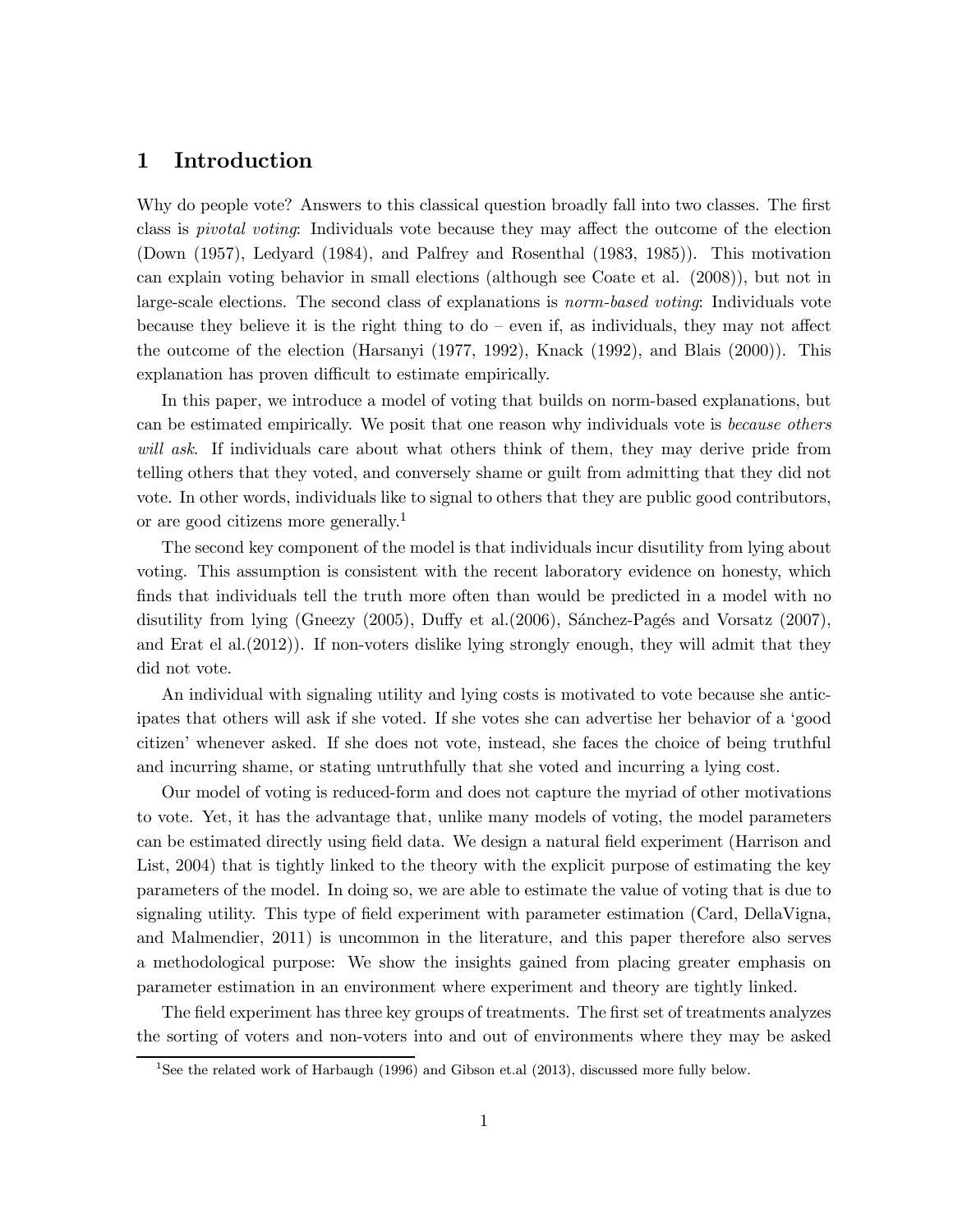about their voting behavior. In the Spring, Summer, and Fall of 2011, we went door-todoor and asked households whether they were willing to answer survey questions, including whether they voted in the 2010 congressional election. Unbeknownst to the households, we knew whether the members of the households had voted. Importantly, we randomized the information which the household receives in advance of the door-to-door visit. In one group, we notified households with a flyer on the door-knob that the next day we would ask for their participation in a door-to-door survey. In a second group, we also informed the household of the upcoming survey, but we further specified in the flyer that the survey will be about "your voter participation in the 2010 congressional election."

We leverage the between-treatment differences in the share of households answering the door and completing the survey to derive the signaling value. Specifically, for voting households, we interpret an increase in survey response as the signaling value from the pride of saying that one voted. If this pride is large, we expect households to be more likely to answer the door and complete the survey when they know the survey is about their voter participation. For non-voting households, we interpret the difference in sorting between the two treatments as the effect of the shame from not voting and of lying costs.

Our first result is that we find no evidence of sorting in by voters, but conversely we find significant sorting out by non-voters. Namely, voting households are about equally likely to answer the door and do the survey when they are informed about the purpose of the survey, while non-voting households reduce participation by about 20 percent. This provides prima facie evidence that signaling utility matters for non-voters, but we cannot estimate these values without extra information on the cost of sorting in and out of answering the survey.

To better interpret this evidence, we introduce a second set of treatments. In a crossed randomization, we measure the cost of sorting with value-of-time and monetary manipulations. In particular, we randomize the promised payment for the survey (\$10 versus \$0) and the promised duration of the survey (5 minutes versus 10 minutes). By comparing the response to such incentives to the response to the flyer content we estimate a monetary value for some of the signaling parameters. Importantly, we find that the observed sorting out of non-voters in response to the election flyer is comparable to the effect of reducing payment by \$10, implying significant utility from signaling.

These treatments provide some evidence on the signal value of voting, but they do not provide the necessary counterfactuals. For example, for voters we do not observe how they would have sorted had they not voted. Hence, we are not able to estimate their net signaling utility, which is necessary to determine the value of voting. Conversely, for non-voters we do not observe their behavior had they voted.

In order to estimate some of these unobserved parameters, we introduce a third set of (crossed) treatments. Within the door-to-door respondents who agreed to complete the survey, we introduce randomized incentives to induce them to state that they did not vote. Namely,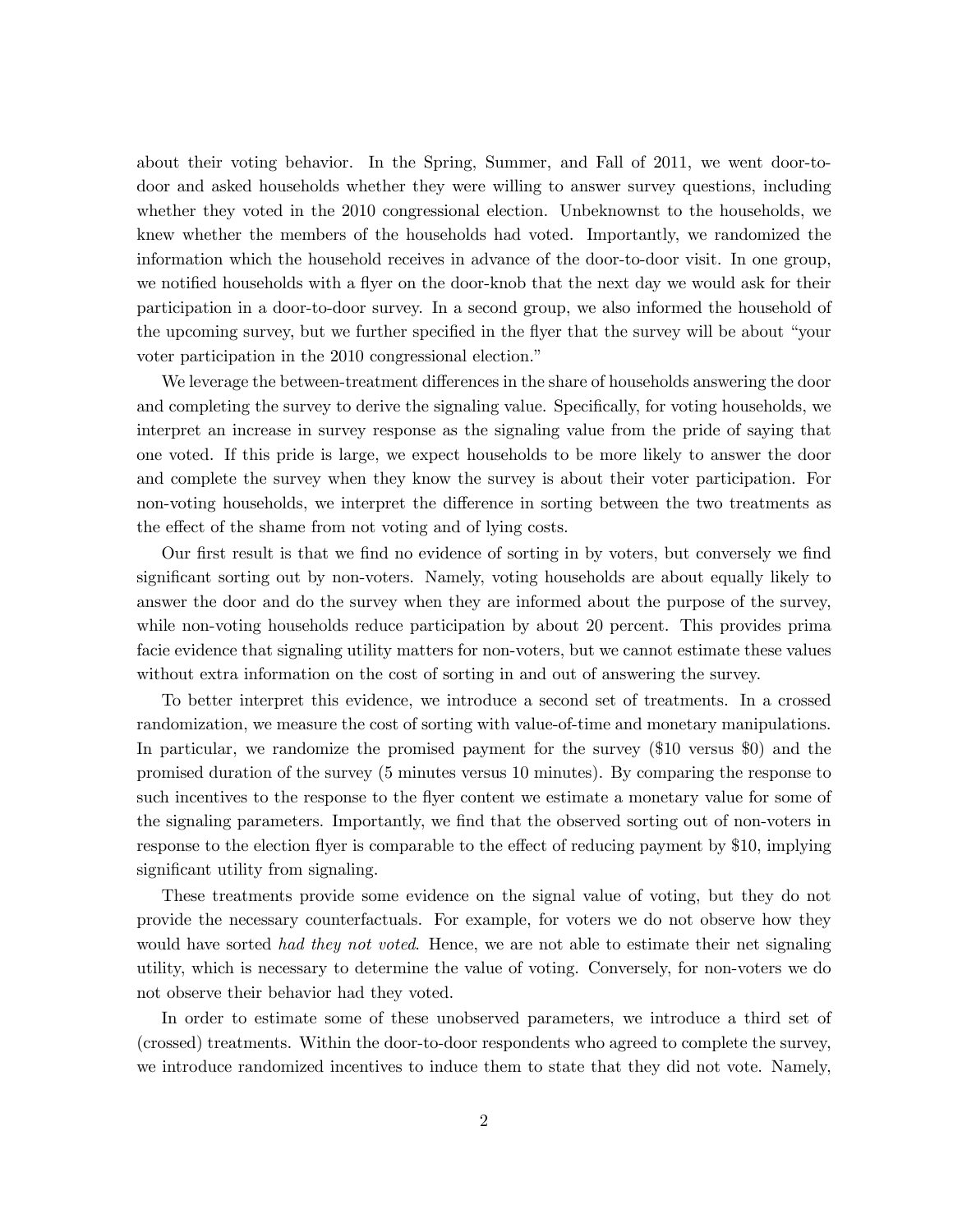we inform half of the respondents to the 10 minute survey that the upcoming survey will be 8 minutes shorter if they state that they did not vote in the 2010 congressional election. We conduct a parallel treatment for the respondents of a 5-minute survey and provide a treatment group a \$5 incentive to similarly state that they did not vote.

This treatment permits us to obtain the counterfactual of how voters would feel were they to say (untruthfully) that they did not vote. Conversely, for the non-voters who lie about voting (about 50% in the control group), we obtain how they would feel if they told the truth.

The results of these lying manipulations indicate that non-voters are significantly more sensitive to the incentive than voters. While an 8-minute discount lowers the share of nonvoters who lie by 10 percentage points, it only raises the share of voters who say that they did not vote by 2 percentage points.

By combining these three sets of treatments, we are able to estimate several key parameters of the model, namely the average signaling utility parameters of saying one voted and one did not vote, and the heterogeneity in such parameters. One parameter which remains unidentified is the lying cost. However, we can compute the value of the other parameters given an assigned cost of lying.

For a broad range of plausible values of the lying cost, The implied value of voting because of being asked once is in the range of \$2 to \$3. To compute the overall value of voting due to being asked, we incorporate the information from survey respondents on how many times they were asked about voting in the off-year congressional election, which is on average 5 times. Hence, the implied value of voting for the congressional elections of 2010 just because others will ask is in the range of \$10-\$15, a sizeable magnitude. Furthermore, while we do not observe the signalling value estimates for presidential elections, if we are assume that they are at least as large, we can compute a lower bound. Given that our respondents report being asked an average of 9 times whether they voted in the 2008 presidential elections, the implied value of voting because asked is in the range of \$18-\$27. Hence, the observed higher turnout in presidential election can in part be due to the fact that potential voters expect to be asked more frequently.

This paper complements a rapidly-growing literature on get-out-the-vote experiments aimed at increasing turnout (e.g., Green, Gerber, and Nickerson (2003) and Gerber, Green, and Larimer (2008)). The field experimental evidence in this paper is not directly aimed at affecting turnout, but rather aims to understand the turnout decision based on self-reports of voting, and on the sorting decision on whether to answer a survey about voting. But, of course, with an understanding of our model's parameters one could imagine get-out-the-vote campaigns that would be successful. This paper also complements a small but growing literature which emphasizes the role of models in field experiments (DellaVigna, List, and Malmendier, 2012) as well as to the literature on structural behavioral economics (Laibson, Repetto, and Tobacman (2007) and Conlin, O'Donoghue, and Vogelsang (2007). We envision that a combination of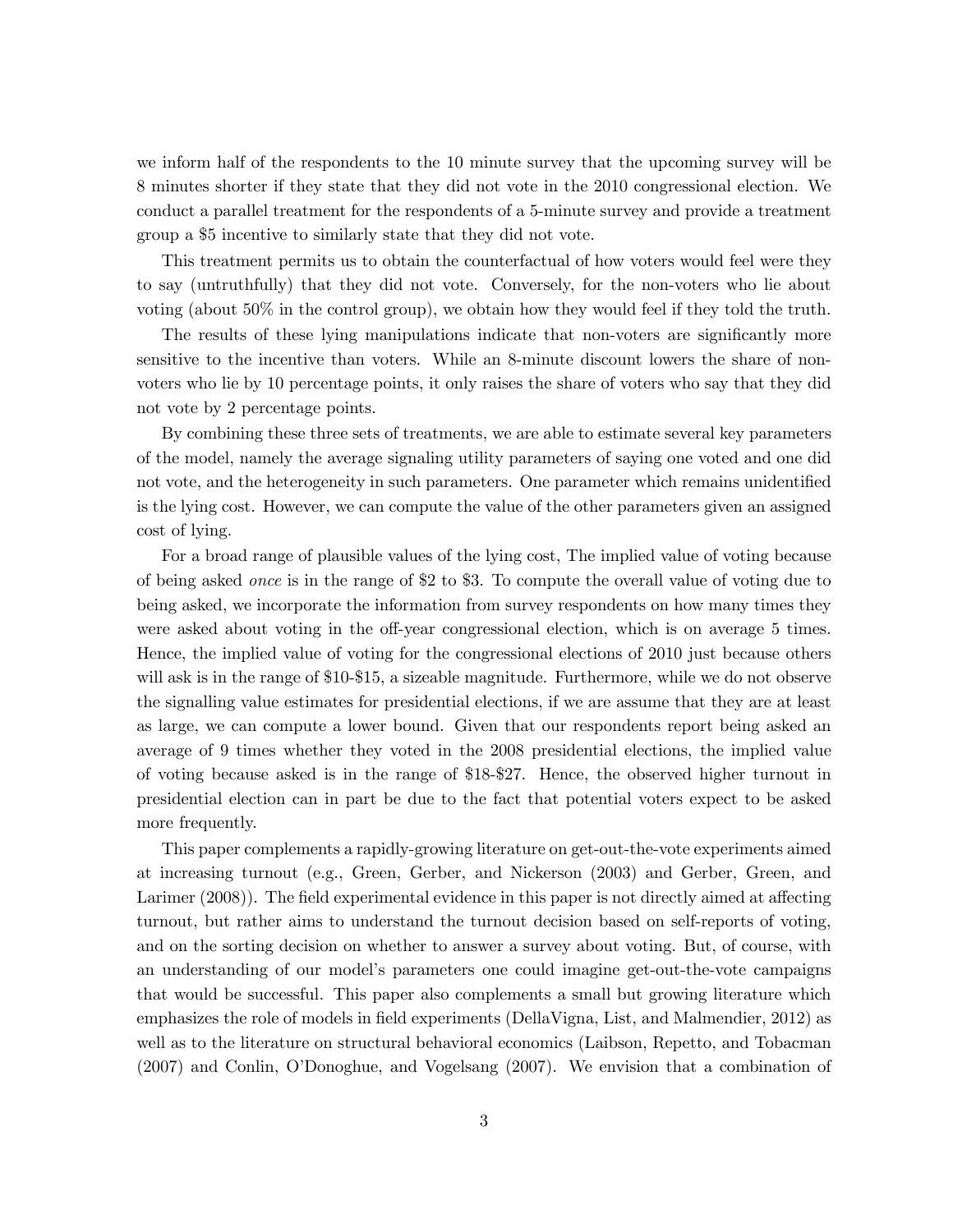these two literatures–where this paper resides–represents a strong growth area for future field experiments across the social sciences.

The remainder of our paper is structured as follows. The next section presents our theoretical model. Section 3 summarizes our experimental design. Section 4 discusses the empirical results. Section 5 concludes.

### 2 Model

We present a simple model of voting in the spirit of Harbaugh (2007). We assume that voting depends on four factors: pivotality, warm glow, cost of voting, and expected signalling. Of the four factors, this paper focuses on the fourth component: individuals expect that they will be asked whether they voted and they internalize the future signalling utility and lying cost when deciding whether to vote at present. In order to identify this determinant of voting, we examine how individuals respond to a (possibly anticipated) visit by a surveyor who will ask the respondent whether he or she voted.

Voting. We assume that individuals vote if the net expected utility of doing so is positive:

$$
pV + g - c + N[\max(s_V, s_N - L) - \max(s_N, s_V - L)] \ge 0
$$
\n(1)

The first three terms in expression (1) capture in a nutshell the standard models of voting. The first term represents the utility of being pivotal (Riker and Ordeshook 1968; Harsanyi 1977; Feddersen and Sandroni 2006):  $p$  is the subjective probability of the voter being pivotal, and  $V$  is the value that the voter assigns to deciding the election. The second term,  $g$ , is the warm glow from voting as in Riker and Ordeshook (1968). The third term,  $-c$ , is the transaction cost of going to the polls and voting. Since the experimental design of the paper is not focused on these components, only their sum will matter, which we denote  $\varepsilon = pV + g - c$ .

The crux of the model is instead the fourth term, which represents the social-signalling reason to vote. A potential voter expects to be asked  $N$  times whether he or she has voted. In each of these  $N$  occurrences, the individual decides whether to be truthful or to lie. Assume first that the individual has indeed voted. In this case, the individual can truthfully signal that she voted and obtain signalling utility  $s_V$  from looking like a voter. Alternatively, the individual may lie and look like a non-voter, in which case the signalling utility  $s_N$  occurs, and in addition the individual pays a psychological lying cost  $L$ . The utility of being asked about voting for a voter, therefore, is max  $(s_V, s_N - L)$ .

Conversely, assume that the individual did not vote. In this case, the individual can either state the truth and obtain the signalling utility from being a non-voter,  $s_N$ , or lie and signal voting, but with a lying cost,  $s_V - L$ . Hence, the utility of being asked about voting for a non-voter is max  $(s_N, s_V - L)$ . The term in square brackets in (1) is therefore the net utility gain from having voted, due purely to the fact of being asked once.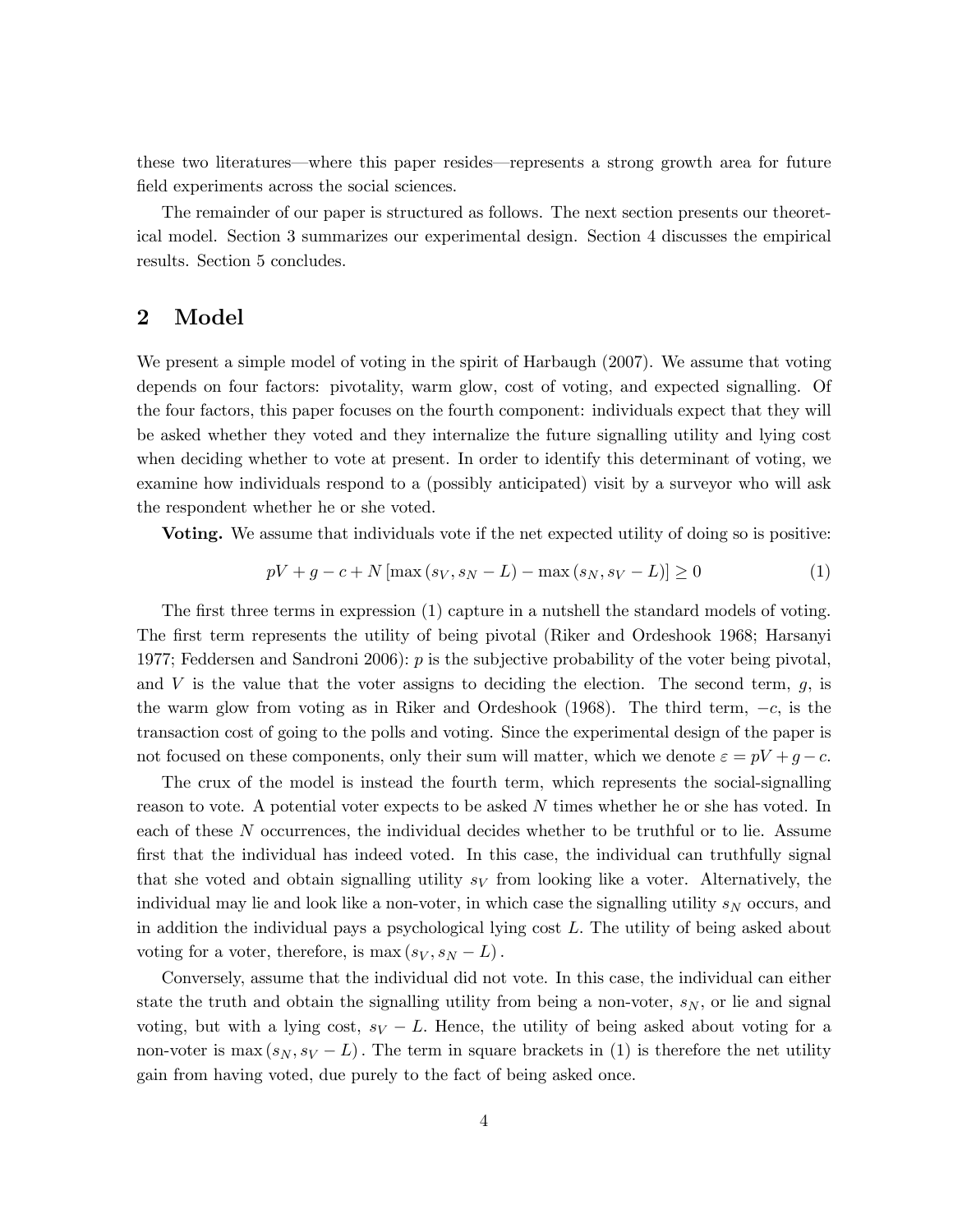The social signalling model of voting has two key components, the signalling utility and the lying cost. The signalling utility terms  $s_V$  and  $s_N$  capture how much individuals care about being seen as public good contributors, or not, by others. These terms can be seen as reduced form representations for a full signalling model, such as for example Benabou and Tirole (2006). In the most general case, we do not pose any restrictions on  $s_V$  and  $s_N$ , but we do consider some special cases. The first case is *Pride in Voting*  $(s_V > 0$  and  $s_N = 0)$ : individuals care (positively) about signalling that they are voters, and experience no utility from signalling that they are non-voters. A second polar case is Stigma from Not Voting  $(s_V = 0 \text{ and } s_N < 0)$ : individuals earn no utility from saying they voted, but dislike signalling that they are non-voters. A third special case is *Pride and Stigma* ( $s_V > 0$  and  $s_N < 0$ ) which combines the two cases above. More generally, one can imagine that the net signalling utility is positive, that is,  $s_v \geq s_N$ .

The second component is an additive lying cost  $L$  which individuals pay when not telling the truth. So, for example, when a non-voter claims to have voted, she still obtains the signalling utility  $s_V$  from looking like a voter to the asker, but at the same time pays a disutility cost L from knowing that she lied. We assume that the cost of lying is non-negative,  $L \geq 0$ , and additive with respect to the signalling cost. The assumption of positive lying costs is motivated by a large experimental evidence documenting that even in cheap talk games, which are the equivalent of the survey questioning, a sizeable portion of subjects tell the truth, even in cases in which the theory predicts a babbling equilibrium.

Using the abbreviated notation  $\varepsilon$  for the other reasons to vote, we can rewrite the voting condition (1) as  $N\Phi(s_v - s_L, L) + \varepsilon \geq 0$ , where

$$
L \quad \text{if } s_V - s_N \ge -L
$$
  
\n
$$
\Phi(s_v - s_L, L) = s_V - s_N \quad \text{if } -L \le s_V - s_N < L
$$
  
\n
$$
-L \quad \text{if } s_V - s_N < -L
$$
\n
$$
(2)
$$

Figure 1 displays  $\Phi(s_v - s_L, L)$  as a function of  $s_V - s_L$  for a given L and makes is clear that in order for social signalling to contribute to voting two conditions much be met. First, the net signalling utility  $s_V - s_N$  must be non-zero. Second, the lying cost must be positive. If either of these conditions is not met, the individual either does not care about signalling, or can always signal the best-case scenario, irrespective of the true action. Also notice that, as long as individuals prefer to signal that they are voters  $(s_V - s_N > 0)$ , the net value of being asked to vote contributes positively to voting. Equation (2) has a second implication. To estimate the social signalling theory of voting, we need to estimate two terms (i) the signalling value of saying that one voted versus not,  $s_V - s_N$ , and (ii) the cost of lying L.

Door-to-Door Survey. To estimate these terms, we designed a door-to-door survey in which individuals are asked whether they voted. We model the behavior of an individual whose home is visited by a surveyor. We distinguish between the case of an unannounced visit and a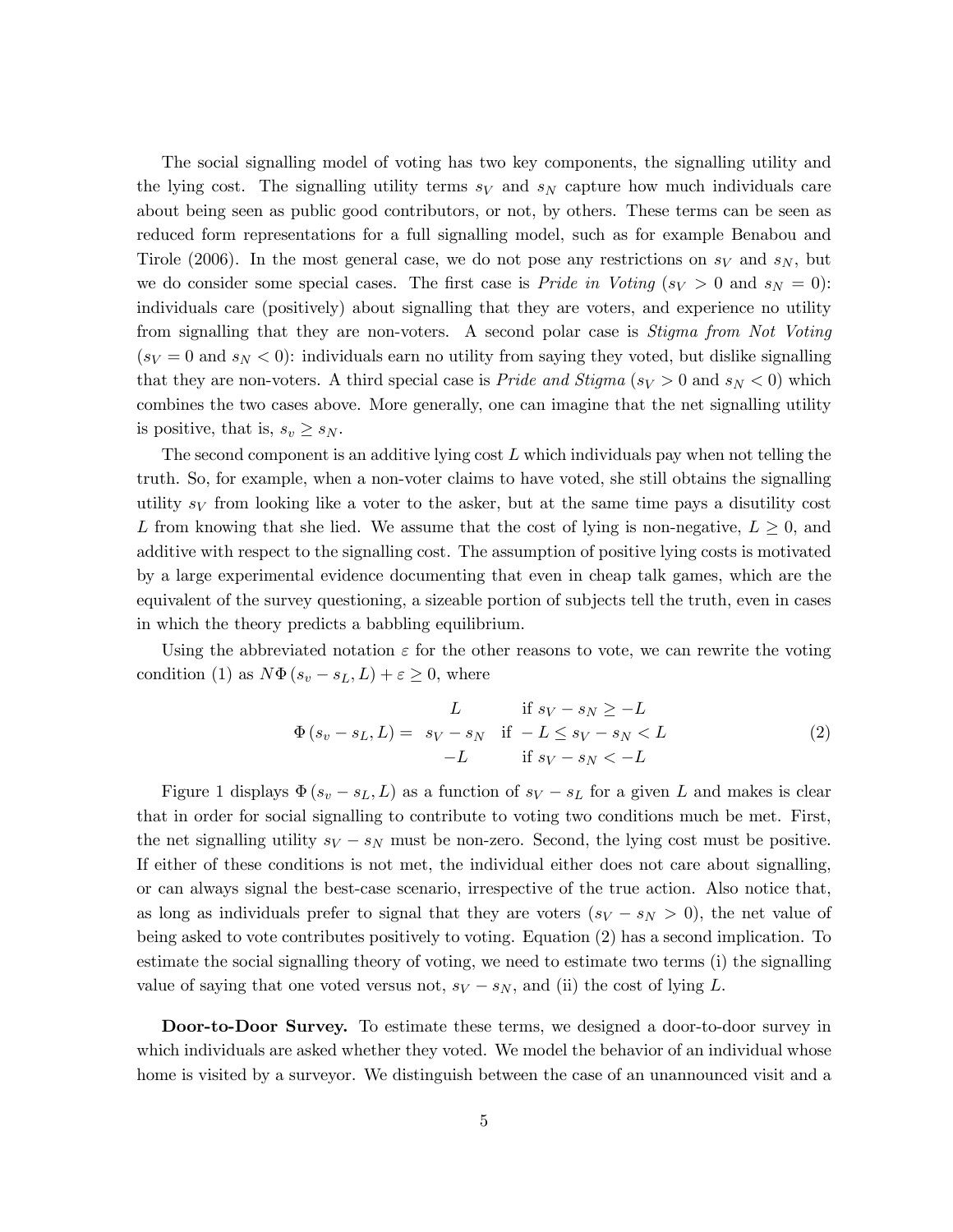pre-announced visit. In the latter case, since the flyer announces the time of the future visit, the individual can alter her probability of being at home and opening the door. The flyer itself is of one of two types. A "survey flyer" (denoted by  $F$ ) informs the reader when the surveyor will visit, as well as the length of the survey and the remuneration (if any), while leaving the content of the survey unspecified. An "election flyer" (denoted by  $FE$ ) additionally informs the reader that the survey will be about her voter participation in the previous election. The technical details, including Lemmas are in the Appendix, and the proofs are in the Online Appendix.

Formally, in the first stage the household may receive a flyer regarding the upcoming visit and, if so, notices the flyer with probability  $r \in (0,1]$ . In the second stage, the surveyor visits the home. The respondent opens the door with probability  $h$ . If she did not notice the flyer (or did not receive one), h is equal to a baseline probability  $h_0 \in (0,1)$ . If she noticed the flyer, she can optimally adjust the probability to  $h \in [0,1]$  at a cost  $c(h)$ , with  $c(h_0)=0$ ,  $c'(h_0) = 0$ , and  $c''(\cdot) > 0$ . That is, the marginal cost of small adjustments is small, but larger adjustments have an increasingly large cost. We do not require symmetry around  $h_0$ , and we allow for corner solutions at  $h = 0$  or  $h = 1$ .

If the individual is at home at the time of the surveyor's visit, she must decide whether to complete the survey. We assume that consumers have a baseline utility s of completing a generic 10-minute survey for no monetary payment. The parameter  $s$  can be positive or negative to reflect that individuals may find surveys interesting or care to contribute to public goods, or they may dislike surveys. We assume that the willingness to complete a survey is distributed normally, with  $s \sim F_s$ . In addition, individuals get utility from receiving a payment  $m$  for doing the survey and disutility from the time cost  $c$  of the survey, both of which are deterministic for simplicity. The final element in the utility function is social pressure. As in DellaVigna, List and Malmendier (2012), the respondent pays a utility cost  $S_s \geq 0$  for refusing to do the survey while the surveyor is present. We further assume that the respondent is aware of her own preferences and rationally anticipates her response to social pressure.

In addition to the baseline utility  $s + m - c$  of doing a survey, there is the additional utility from being asked about voting. We denote voters by superscript  $v$  and nonvoters by  $nv$ . Then, let  $z<sup>i</sup>$  be the value that an individual of type i places on being asked if she voted, where  $i \in \{v, nv\}$ . Given the set-up above, for voters  $z^v = \max(s_V^v, s_N^v - L^v)$ , while for nonvoters  $z^{nv} = \max(s_N^{nv}, s_V^{nv} - L^{nv}).$  (Notice that so long as the net signalling utility of voting  $s_V - s_N$ is positive, voters never lie and hence  $z^v = s_V$ ). We assume that  $(s_V^i, s_N^i)$  follows a joint normal distribution  $G<sup>i</sup>$ , which differs for voters and non-voters. We assume that lying costs are deterministic, but potentially different across voters  $(L^v)$  and nonvoters  $(L^{nv})$ .

Finally, in some treatment cells we provide an incentive for the respondents to say that they did not vote; the incentive is either in terms of time–a shortening of the survey duration–or money–an extra \$5 for 1 more minute of questions. We denote by \$ the value of the incentive,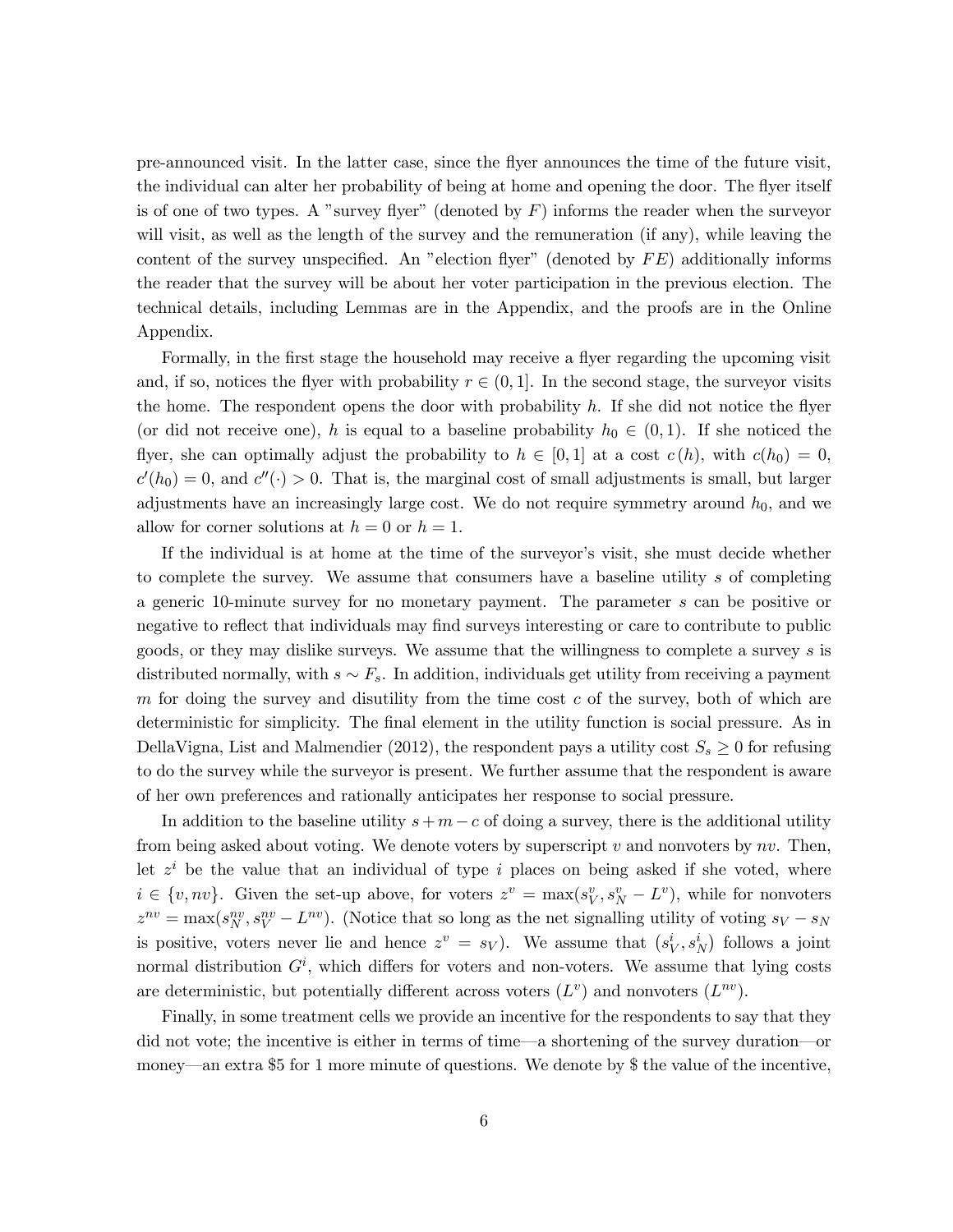translated into money. By incentivizing the respondent to say she did not vote, a voter is provided an incentive to lie, and will state that she voted if  $s_V^v \geq s_N^v - L^v + \$ . In contrast, a nonvoter is provided an incentive to tell the truth , and will now say that she voted if  $s_V^{nv} - L^{nv} \geq s_N^{nv} +$  \$. By varying the extent of the incentive \$, we can estimate the value (or distribution) of  $s_V - s_N + L$  for voters and the distribution of  $s_V - s_N - L$  for nonvoters. Note that this treatment is unanticipated, and hence cannot figure in the respondent's decision to answer the door or participate in the survey.

Equilibrium. We now characterize the decisions of the agent. Conditional on answering the door, the respondent of type  $i \in \{v, n\}$  agrees to complete the survey if  $s^i + m - c^i + z^i \ge -S^i$ . Note that once the respondent opens the door, she is informed that the survey is about voting, so correctly takes  $z^i$  into account while deciding whether to participate. But she does not account for the possible additional incentives to lie, which are unanticipated.

Working backward, consider then a respondent of type  $i$  who sees a survey flyer warning of the forthcoming visit, but not about the voter participation topic. The decision problem of staying at home (conditional on seeing a flyer) is  $\max_{h \in [0,1]} h \max(s^i + m - c^i, -S^i)$  $(h - h_0)^2 / 2\eta^i$ , leading to the solution  $h^{i*} = \max \left[ \min \left[ h_0 + \eta^i \max \left( s^i + m - c^i, -S^i \right), 1 \right], 0 \right]$ . An increase in the pay  $m$  or a decrease in the cost of time  $c$  will increase the probability of being at home and the probability of filling a survey; also, the parameter  $\eta^i$  determines the elasticity with respect to incentives of home presence.

Alternatively, consider respondents who see an election flyer, which also informs them that the survey will be about voter participation. Now the solution to the maximization problem will be  $h^{i*} = \max \left[ \min \left[ h_0 + \eta^i \max \left( s^i + m - c^i + z^i, -S^i \right), 1 \right], 0 \right]$ . If  $z^i > 0$ , the respondent will choose a weakly higher probability of being at home in the election flyer treatment, compared to the survey flyer.

Finally, for both the survey flyer and the election flyer, there is a variant with an opt-out box which makes avoidance of the surveyor, easier. In this condition, we assume that agents can costlessly reduce the probability of being at home to zero. Formally,  $c(0) = 0$  and  $c(h)$  is as above for  $h > 0.2$  The optimal probability of being at home  $h^*$  remains the same as without the opt-out option if there is no social pressure and, hence, no reason to opt out (since the respondent can costlessly refuse to do the survey) or if the agent expects to derives positive utility from completing the survey. In the presence of social pressure, however, the respondent opts out if the interaction with the surveyor lowers utility.

Testable Predictions. The following Propositions outline testable predictions regarding the key outcomes, home presence and survey completion, for voters and nonvoters. Our first prediction compares the probabilities of being at home in the treatments with the survey flyer,

<sup>&</sup>lt;sup>2</sup>This formalization allows a costless reduction of  $h$  to 0 but not to other levels. This is not a restriction because agents who prefer to lower  $h$  below  $h_0$  (at a positive cost) will strictly prefer to lower  $h$  to 0 at no cost.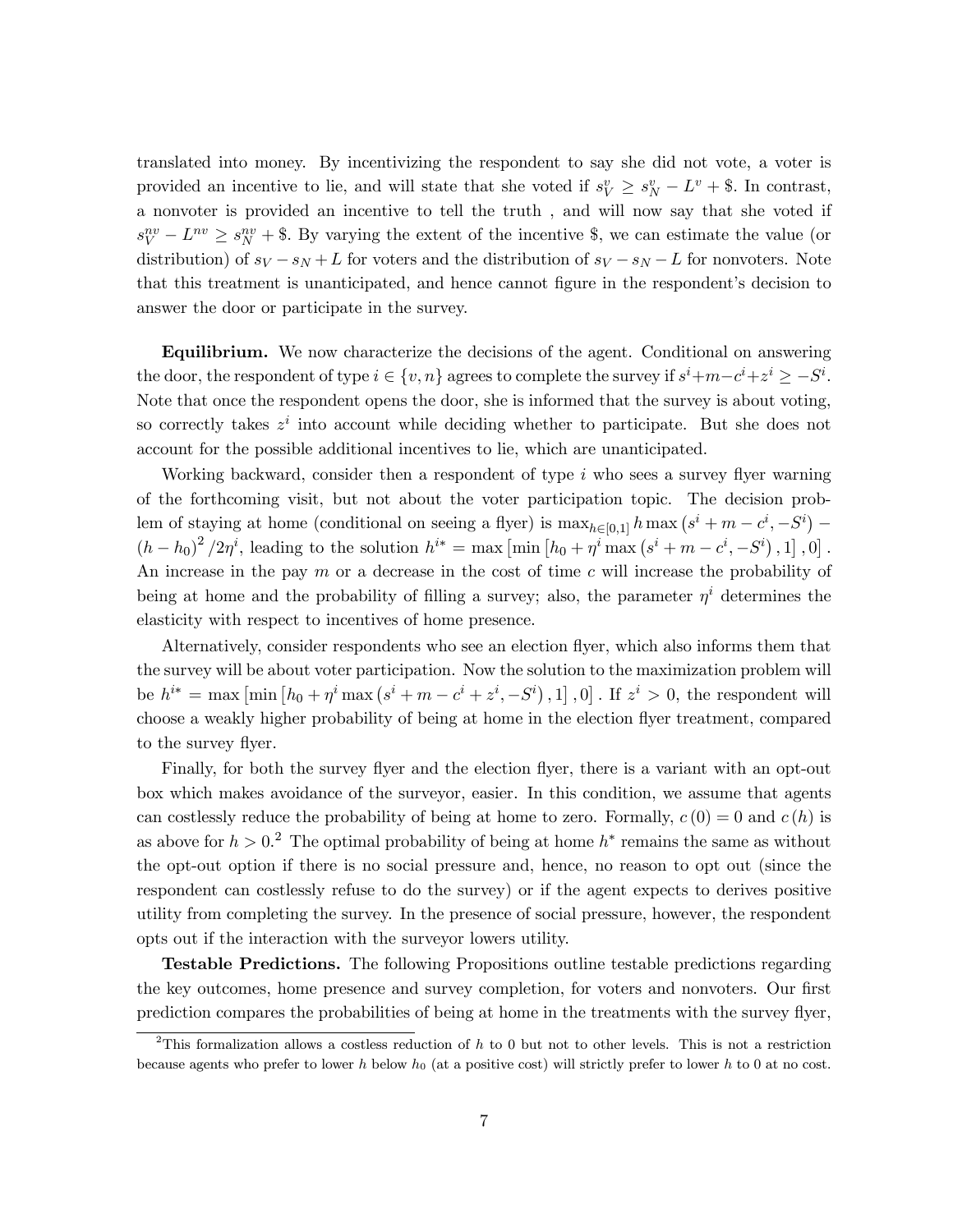$P(H)_F^i$  and with the election flyer,  $P(H)_{FE}^i$ .

**Proposition 1.** With Pride in Voting, the probability  $P(H)$  is higher under election flyer than under the survey flyer (strictly for voters and weakly for nonvoters):  $P(H)_{FE}^v >$  $P(H)_F^v$  and  $P(H)_{FE}^{nv} \ge P(H)_F^{nv}$ . With Stigma from Not Voting, the probability  $P(H)$  is lower under election flyer than under the survey flyer (strictly for nonvoters and weakly for voters):  $P(H)_{FE}^v \le P(H)_{F}^v$  and  $P(H)_{FE}^{nv} < P(H)_{F}^{nv}$ F

The next Proposition compares the impact of the different treatments on the unconditional probability of completing the survey,  $P(SV)$ .

**Proposition 2.** (Parallel to Proposition 1) With Pride in Voting, the probability  $P(SV)$ is higher under election flyer than under the survey flyer (strictly for voters and weakly for nonvoters):  $P(SV)_{FE}^v > P(SV)_{F}^v$  and  $P(SV)_{FE}^{nv} \ge P(SV)_{F}^{nv}$ . With Stigma from Not Voting, the probability  $P(SV)$  is lower under election flyer than under the survey flyer (strictly for nonvoters and weakly for voters):  $P(SV)_{FE}^v \le P(SV)_{F}^v$  and  $P(SV)_{FE}^{nv} < P(SV)_{F}^{nv}$ .

### 3 Experimental Design

Logistics. We employed 50 surveyors and many flyer distributors, mostly undergraduate students at the University of Chicago, who were paid \$10.00 per hour. All surveyors conducted surveys within at least two treatments, and most over multiple weekends. Each flyer distributor's participation in the study followed two steps: (1) an invitation to work as a paid volunteer for the research center and (2) participation as a distributor of flyers in the door-todoor campaign. Each surveyor's participation in the study typically followed four steps: (1) an invitation to work as a paid volunteer for the research center, (2) an in-person interview, (3) a training session, and (4) participation as a surveyor in the door-to-door campaign. Details about the recruitment process are in the Online Appendix.

The distribution of flyers took place on Fridays and Saturdays, and the field experiment took place on Saturdays and Sundays, all between July 2011 and November 2011. The locations are wealthy towns around Chicago<sup>3</sup>. Each surveyor is assigned a list of typically 13 households per half-hour on a street (constituting a surveyor-route), for a daily workload of 8 routes (10am-12pm and 1-3pm). Every half-hour, the surveyor moves to a different street in the neighborhood and begins a new route of 13 homes, typically entering a different treatment in the next route. surveyors do not know whether a treatment involves a flyer, though they can presumably learn that information from observing flyers on doors.

**Sample and Randomization.** We begin with a sample of registered voters living in homes in towns surrounding Chicago and reduce it to households with homogeneous voting records - either everyone voted or everyone did not. Next, we randomize the remaining

<sup>3</sup>Arlington Heights, Elk Grove Village, Evanston, Glenview, Hoffman Estates, Lincolnwood, Mount Prospect, Northbrook, Oak Park, Park Ridge, Schaumburg, Skokie, Streamwood, Wilmette, and Winnetka.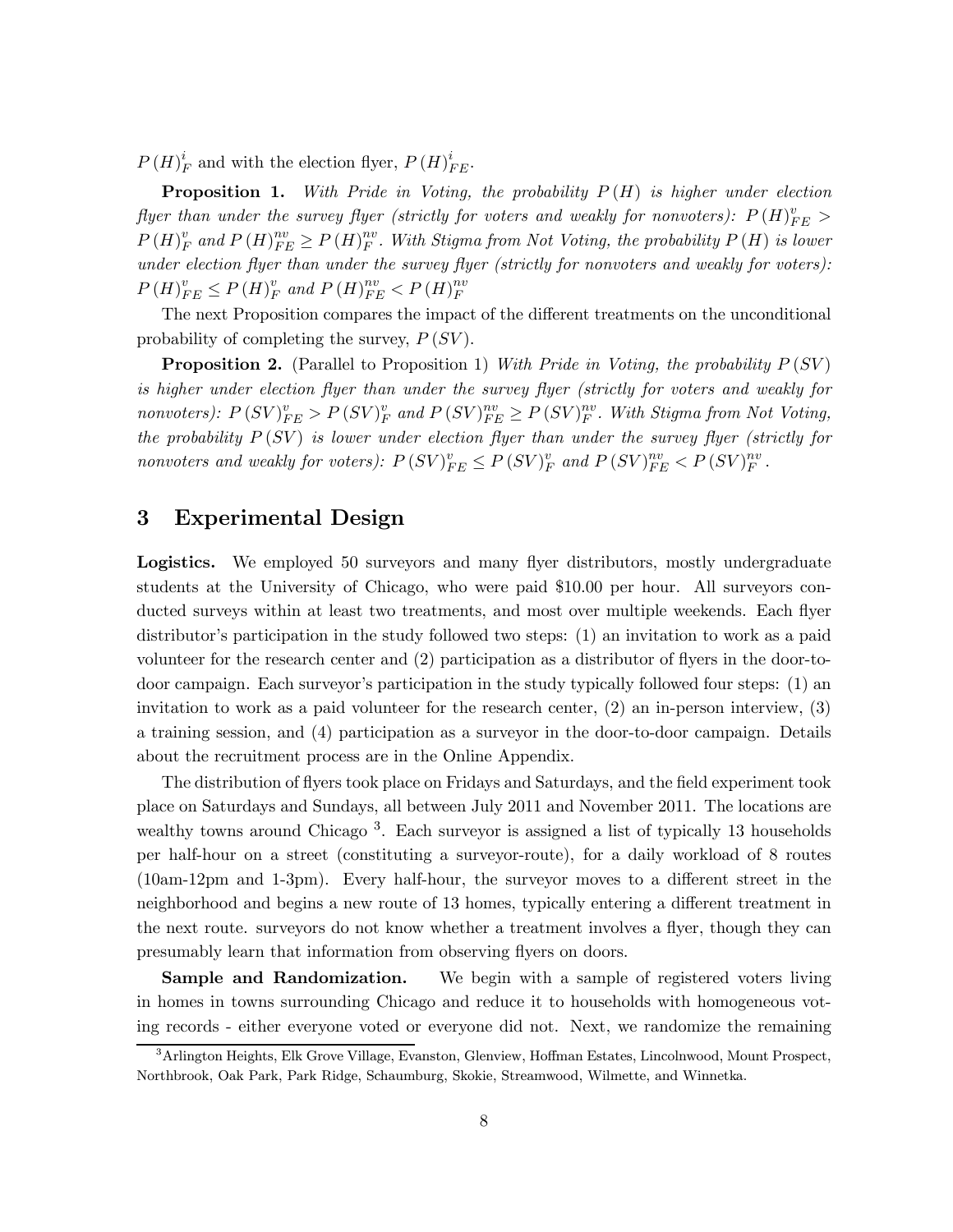households at the surveyor-route level within a particular town. The dimensions of crossrandomization pin down the specific flyer, surveyor script (Online Appendix), and survey that will be used to treat a surveyor route. We reached a total of  $14,857$  households in the survey treatments. From this initial sample, we exclude 1,292 observations in which the households displayed a no-solicitor sign (in which case the surveyor did not contact the household) or the surveyor was not able to contact the household for other reasons (including, for example, a lack of access to the front door or a dog blocking the entrance). We also exclude 352 observations with substantial inconsistencies in the recorded data.<sup>4</sup> The final sample includes  $13,213$ households in the survey treatments.

Flyer Treatments. Each household was randomized into five different flyer treatments -Baseline, Flyer: Survey, Flyer: Elections, Flyer with Opt-Out: Survey, and Flyer with Opt-Out: Elections. The Baseline treatment is the flyer control group - they receive no flyer to warn of the visit of a surveyor the subsequent day. The Flyer: Survey treatment involves placing a flyer on the door knob of an assigned house that would warn that household that a surveyor would approach the home the next day within a pre-specified hour (e.g., 3PM - 4PM) to conduct a survey. Flyer: Elections is identical to Flyer: Survey, only with the added information that the survey will be about voter participation. Flyer with Opt-Out: Survey takes the Flyer: Survey and adds a check-box to the bottom where a household can mark if it does not wish to be disturbed by the surveyor the next day. Similarly, Flyer with Opt-Out: Elections adds an opt-out check box to the Flyer: Elections flyer. All of the flyers used were professionally produced, and Figure 2 depicts an example of each flyer type. Note that all of the flyers list the length of the survey as well as the compensation offered (if any) for completing the survey, both of which were determined as part of the survey treatment randomization and cross-randomized with the five flyer treatments. Figure 3a depicts the dimensions of crossrandomization across the flyer and survey treatments. Each flyer-type was sampled with equal probability.

Survey Treatments. As in DellaVigna, List, and Malmendier 2012, surveyors approach pre-assigned houses in a town. The surveyor first knocks on the door of an assigned house. If no one answers, they move on to the next house. Otherwise, if someone opens the door, the surveyor goes into the surveyor script. As part of the script, the surveyor states that they are conducting confidential X minute surveys for  $Y$ , where  $X\in[5, 10]$  and  $Y\in[0, 10]$  and both were randomized in advance. At this point, the surveyor asks if the individual is interested in participating in the described survey, and if the answer is yes, the surveyor conducts the survey. pays the individual appropriately, and leaves. The content of the survey was largely questions about past voting, how many times different types of people (friends, coworkers, relatives, etc.) had asked the individual about recent voter participation, hypothetical donations to charity,

<sup>&</sup>lt;sup>4</sup>These observations indicate a number of different issues such as the presence of flyers on the door or on the floor for households in the no-flyer treatment, accidental administering of the wrong survey, etc.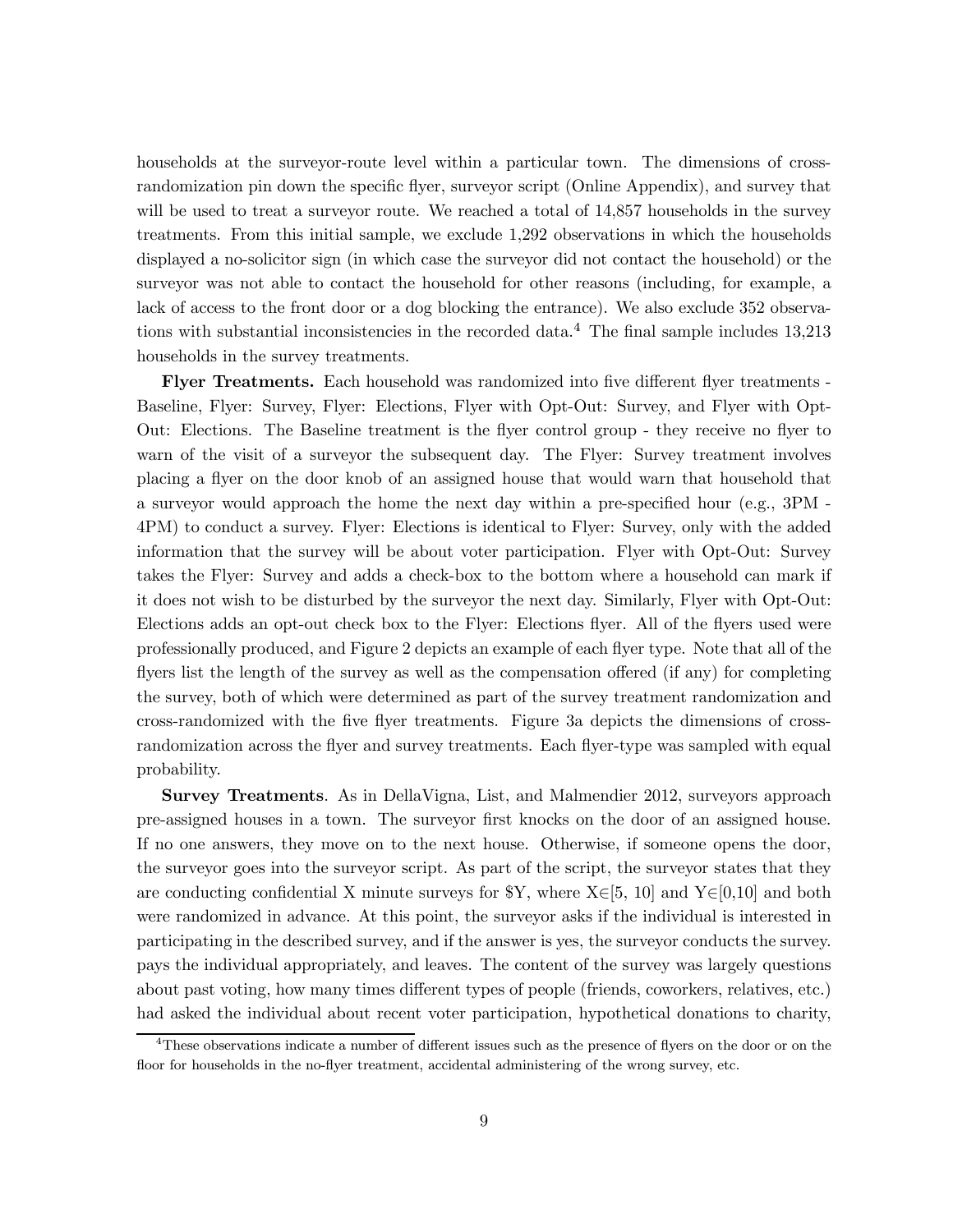as well as questions about income and house price. All of the following survey types were sampled with equal probability: (5-Minutes, No Payment), (5-Minutes, \$10 Payment), and (10-Minutes, \$10 Payment). These survey treatments are designed to estimate the elasticity of presence at home, response to incentives for being at home, as well the mean number of times an individual is asked about their voter participation. We use these estimates to inform the signaling utility model on value-of-time and the cost of sorting in or out (through observed door-answering behavior) when warned with a flyer.

Lying Treatments. Within the first two questions of the survey, the last randomized component is administered. In control surveys, individuals self-report on their voter participation, answering whether or not they voted in the 2010 congressional election. In the treatment surveys, we exogenously offer incentives for stating that they did not vote in the relevant election. The incentives take the form of time-off of the survey (8 minutes off) or direct financial incentive (\$5). We operationalize these treatments as follows: In the lying treatment surveys, the first question on the survey asks about the year in which the individual purchased their home (specifically, whether before or after the year 2000). After receiving the answer to this question, the surveyor delivers a survey-treatment-specific script that describes the incentive. For example, for a 10-minute lying treatment survey the surveyor would read aloud:

We have 10 minutes of questions about your voter participation in the 2010 congressional election, but if you say that you did not vote then we only have 2 minutes of questions. Either way you answer you will be paid \$10. That is, we have 10 minutes of questions, but if you tell us no to the question "did you vote in the 2010 congressional election " then we only have 2 minutes of questions to ask. Regardless of your answer you will earn \$10.

Alternatively, in the financial incentive lying treatments, the surveyor would read the following before the second question (with the material in brackets applying only to the survey treatments with a \$10 base payment):

We have 5 minutes of questions about your voter participation in the 2010 congressional election, but if you say that you did not vote then we have 1 extra minute of questions and we will pay you an extra \$5 for answering these additional questions [.IF PAID: for a total of \$15]. If you say that you voted then we will just ask you the original 5 minutes of questions. [.IF PAID: and pay you \$10 as promised.] That is, we have 5 minutes of questions, but if tell us no to the question "did you vote in the 2010 congressional election" then we have 1 extra minute of questions and you will earn an additional \$5 for answering these questions.

In the case of the control surveys, the question about voter participation in the 2010 congressional election was the first question on the survey, and hence answers were purely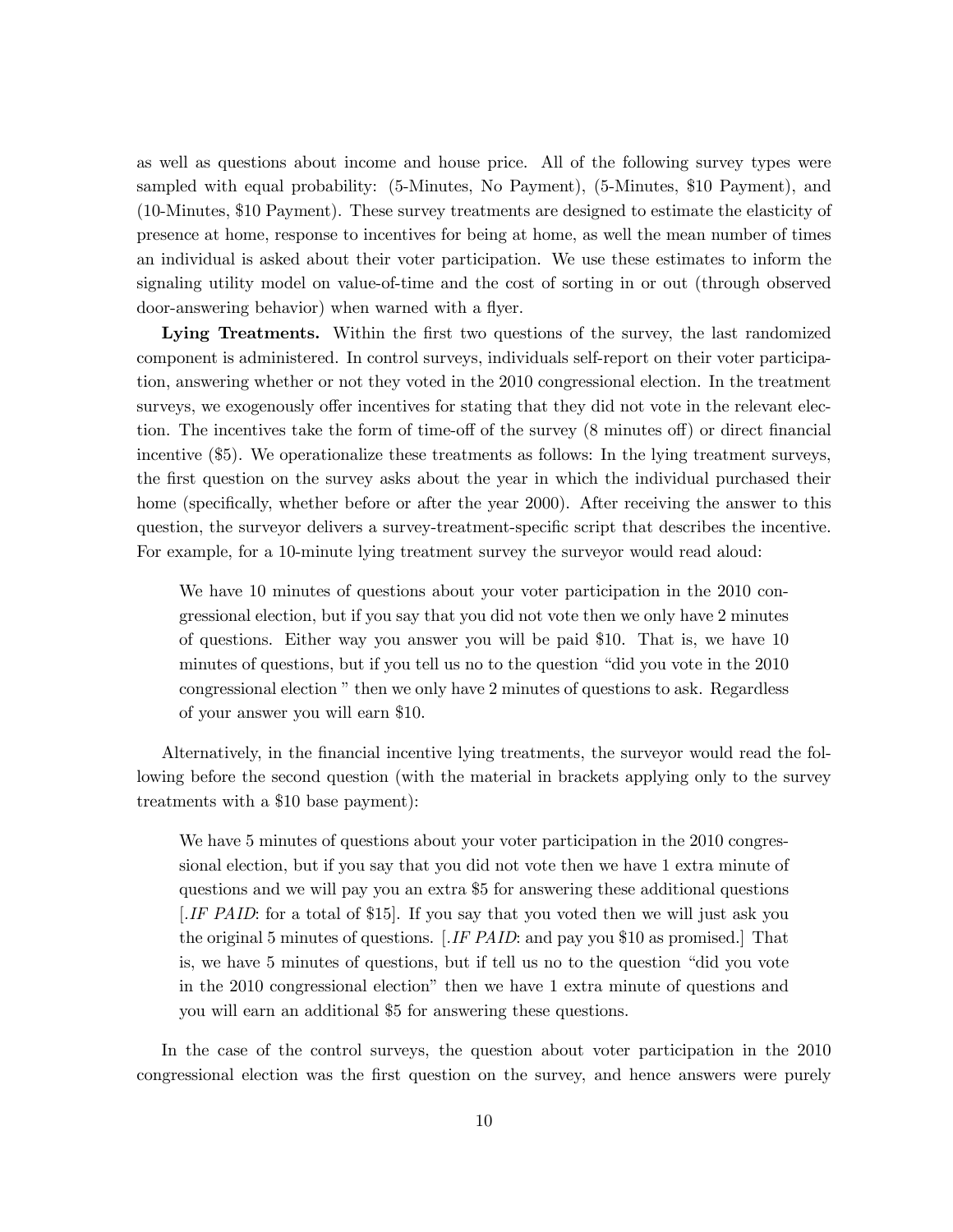self-report without additional incentive to answer in a particular way. The following lying treatments were each sampled with equal likelihood:(5-Minutes, No Incentive), (5-Minutes, \$5 Extra), (10-Minutes, No Incentive), and(10-Minutes, 8 Minutes Off). To summarize, we present the lying treatments in Figure 3b. These estimates, when used in conjunction with the survey treatment estimates, allow for the estimation of the average value of signaling one is a voter or a non-voter.

#### 4 Reduced-Form Estimates

Answering the door and survey completion. The benchmark empirical specifications (Table 1) control for surveyor *i*, day-town *t*, and hour-of-day *h* fixed effects.<sup>5</sup> The identification thus comes from within-surveyor, within-day-town, within-hour variation in treatment. We estimate, separately for voters and non-voters, the OLS regression

$$
y_{i,j,t,h} = \alpha + \Gamma T_{i,t,h} + \eta_i + \lambda_t + \zeta_h + \varepsilon_{i,j,t,h}
$$
\n
$$
\tag{3}
$$

where the dependent variable  $y_{i,j,t,h}$  is, alternatively, an indicator for whether individual j opened the door  $(y^H)$  and agreed to complete the survey  $(y^S)$ . The vector  $T_{i,t,h}$  contains indicators for the various survey treatments, with the baseline No-Flyer treatment for a \$0, 5 minute survey as the omitted group. As such, the point estimates for  $\Gamma$  are to be interpreted as the effect of a treatment compared to the Baseline.<sup>6</sup> We cluster the standard errors at the surveyor×date level.

Figure 4 plots the share of households answering the door and completing the survey as a function of the attractiveness of the survey. The estimates in the figure are pooled across the five flyer treatments and control for the fixed effects. The estimates indicate that voters are very responsive to incentives, going from a 33% share answering the door for a \$0-5minute survey to a 39% share of households answering the door for the \$10, 5-minute survey. Hence, a \$10 incentive induces a 6 percentage point (20 percent) increase in the share answering the door. The effect is similarly large for the share completing the survey (6 percentage points, 45 percent). The elasticity of non-voters with respect to incentives is smaller with regards to answering the door, but is large with respect to survey completion (5 percentage points, 62 percent). Voters are about twice as likely as non-voters to complete the unpaid \$0, 5-minute survey, despite answering the door at a similar rate, consistent with higher altruism, or higher social pressure, for voters.

Figure 5a plots the average share answering the door and completing the survey across the five different flyer treatments for voters. These estimates are pooled across the different survey

<sup>&</sup>lt;sup>5</sup>On almost all days, we visited one or two towns on a given day.

<sup>6</sup>The specification assumes that the impact of the fixed effects on the relevant outcomes is additive. We obtain essentially identical results using solicitor-time-date fixed effects.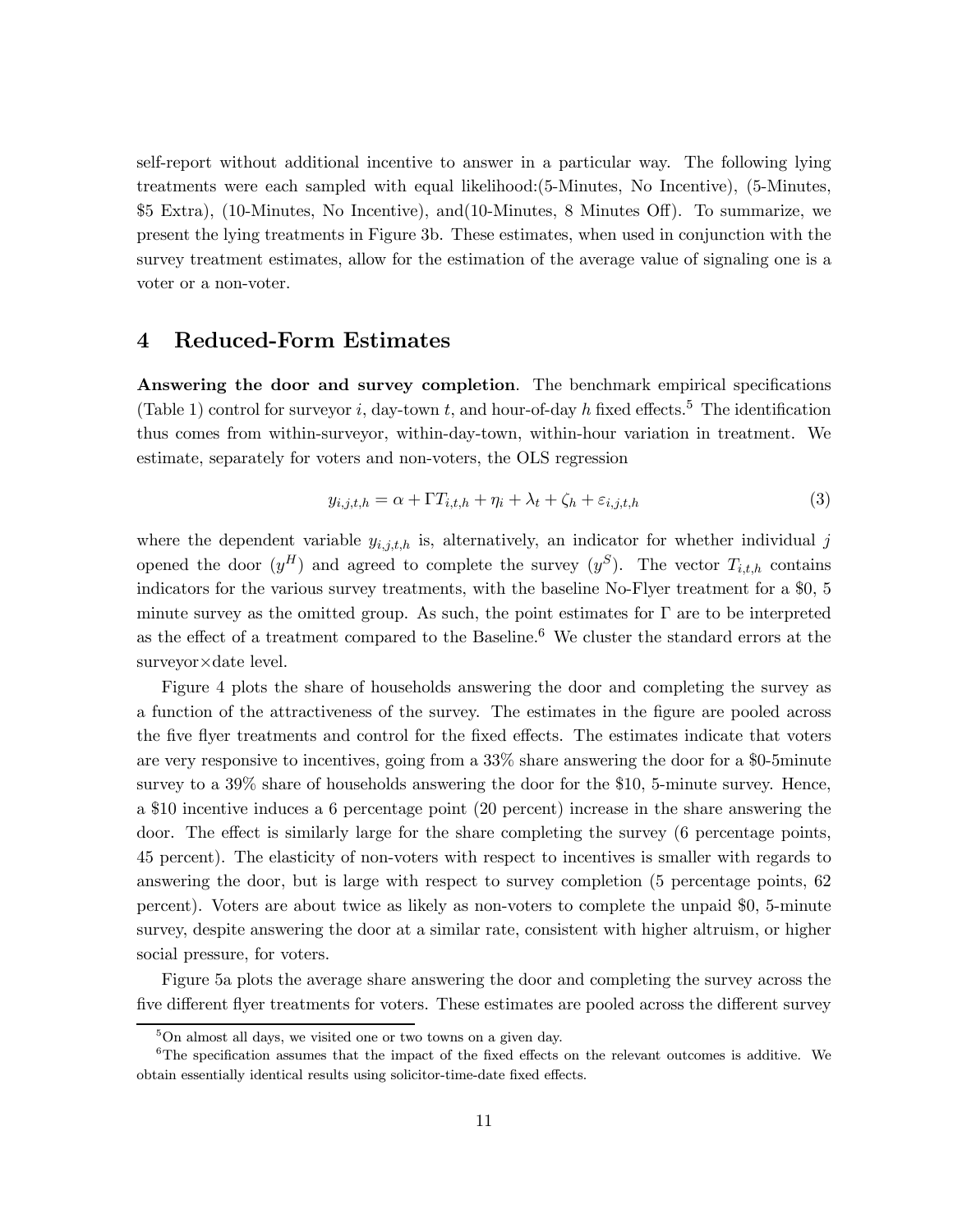time and payment incentives and again control for fixed effects. The key result is that we do not observe much difference for voters between the share answering the door in the Flyer and the Flyer Election treatments, and similarly we see only a small difference in the share completing a survey. Prima facie, this suggests that the average utility from pride from voting is limited, even amongst voters. Indeed, if anything the results suggest that even voters may prefer not to be asked about whether they voted.

Figure 5b plots the same estimates for non-voters. The result here is strikingly different. For non-voters, there is a 6 percentage point drop in the probability of answering the door between the Flyer and the Flyer Election treatments. This is strong evidence of avoidance non-voters shy away from the surveyor visit when informed that they will be asked whether they voted. Interestingly, the size of this effect is about the size of a \$10 incentive to complete the survey, indicating a sizeable demand for avoidance. There is a similar effect on the share completing a survey. The impacts are smaller for the opt-out treatment. These results are largely consistent with non-voters feeling shame from admitting to not voting, but also earning negative net utility from lying and claiming to be voters.

Table 1 presents the regression analysis underlying Figures 4 and 5, and shows that the estimates are robust to the exclusion of all fixed effects.

Lying about voting. We next estimate the rates at which voters and non-voters lie about their voting behavior, and the effect of the randomized incentives to lie more (for voters) or to lie less (for non-voters). In particular, we estimate OLS regressions of the form

$$
y_{i,j} = \alpha + \Gamma T_{i,j} + \eta_i + \varepsilon_{i,j} \tag{4}
$$

where  $y_{i,j} = 1$  if individual j lied about her voting behavior to surveyor i, and 0 otherwise. We restrict the sample to individuals who completed the survey, and thus the outcome is interpreted as lying conditional on answering the survey.  $T_{i,j}$  is a dummy variable with value 1 if the respondent is provided an incentive to say she did not vote, and 0 otherwise. The regressions were first run pooled across all survey treatments, and then separately for each survey length and payment combination, since the size of the incentive differed across survey treatments. Due to the smaller sample, only survey fixed effects  $\eta_i$  were included in regressions.

In Figure 6 and Table 2, we present the results from these estimations. Recall that the incentive was always to say that one did not vote - and thus we expect voters to lie more and non-voters to lie less than they would in the control condition. Pooling across all survey treatments, Table 2 reveals that the incentive has a small effect on voters: they lie 2.7 percentage points more when incentivized to do so, which is not statistically significant at conventional levels. For non-voters, in contrast, the effect is a highly significant 11 percent points decrease in lying rates. Thus, voters appear to greatly dislike lying and claiming to be non-voters (relative to telling the truth), while non-voters are more easily moved between telling the truth and falsely claiming to be voters.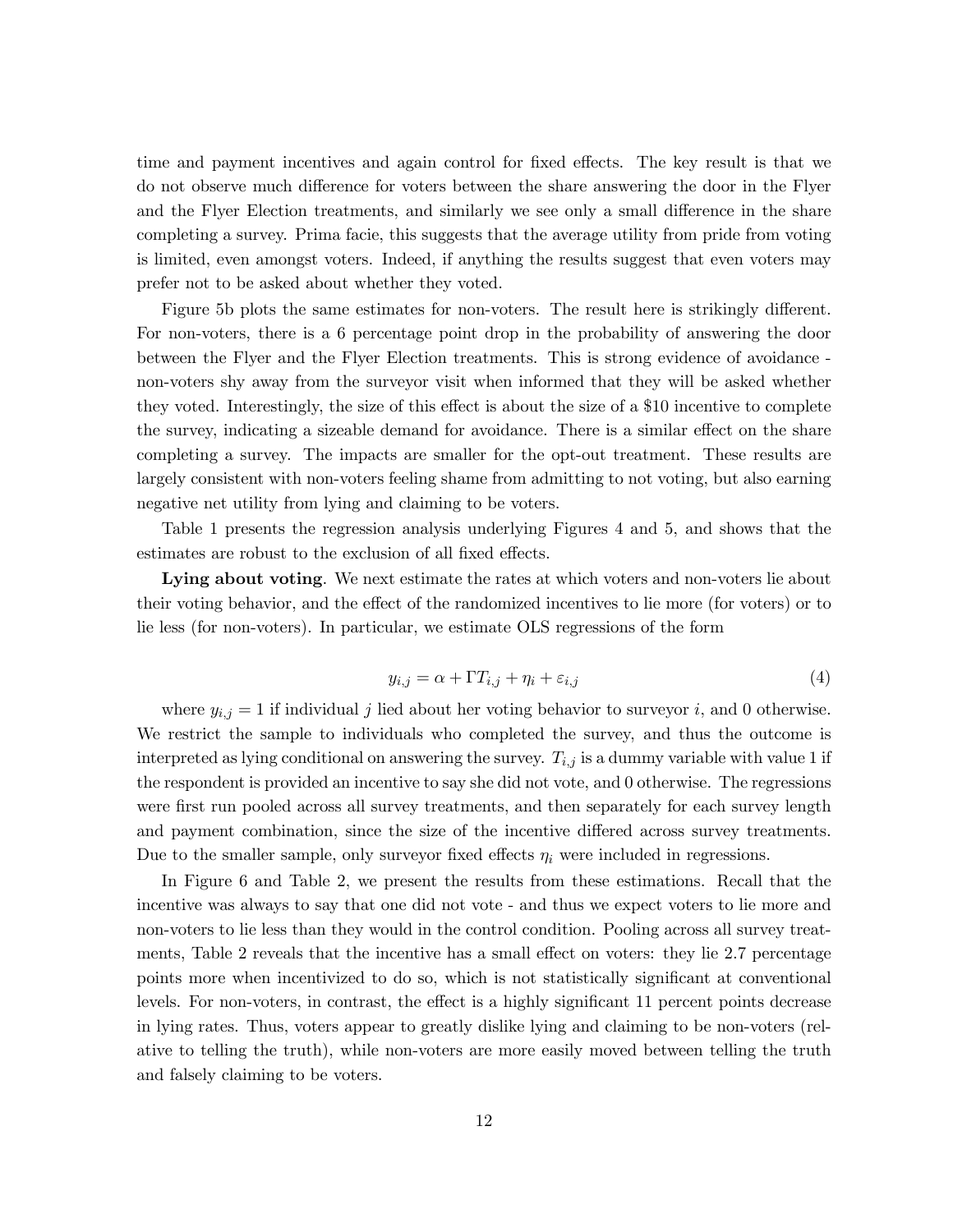Breaking this result down by lying incentive, respondents in the treatment group had an 8-minute or 5-dollar incentive to state that they did not vote. As Figure 6a shows, the effect of such incentives is very small for voters: only 1 percent (5 percent) of voters appear to change their response in response to the \$5 incentive (8 minute incentive). For non-voters, instead, the effect of the incentive is substantial: a full 10 percent of respondents switch to admitting that they did not vote when incentivized to do so, similarly across the 8 minute and \$5 incentives.

## 5 Structural Estimates

The reduced-form estimates provide qualitative evidence of the existence of a signalling value of voting. The observed patterns in answering the door and completing the survey are consistent with shame from not voting amongst non-voters, but little or no pride from voting for voters. In addition, the observed lying rates suggest positive costs of lying for non-voters, and either high lying costs or high shame from not voting for voters. However, this reduced form analysis does not allow for a quantitative estimate of the underlying signalling utility values, and thus does not allow us to estimate counterfactuals or attach a magnitude to the total social signalling motivation to vote. To do so, we therefore estimate the model parameters structurally, jointly utilizing the complete experimental design described above.

Set-up. We estimate the model of Section 2, imposing several additional assumptions, some of which are relaxed below. First, consider the parameters that determine the signalling value of voting. For voters, we assume that the utilities of truthfully saying one voted  $(s_V^v)$  or of lying and claiming one did not vote  $(s_N^v - L^v)$  are independently normally distributed across individuals, with differing means  $\mu_V^v$  and  $\mu_N^v$  but the same standard deviation,  $\sigma_V^v = \sigma_N^v$ . For non-voters, we analogously assume that  $s_N^{nv}$  and  $s_V^{nv} - L^{nv}$  are each independently normally distributed with differing means  $\mu_N^{nv}$  and  $\mu_V^{nv}$  but the same standard deviation,  $\sigma_N^{nv} = \sigma_V^{nv}$ . Next, consider the ancillary survey parameters, which are all allowed to differ by voter and nonvoter. We assume that the cost of leaving home  $c(h)$  is symmetric around  $h_0$  and quadratic:  $c(h) = (h - h_0)^2/2\eta$ . Additionally, we assume a baseline utility s of completing a 10-minute survey for no monetary payment, with  $s \sim F_s$ , a normal distribution with parameters  $\mu_s$  and  $\sigma_s$ . Hence, we allow s to be negative for households that dislike doing surveys without compensation, or positive for households that like providing public goods. In addition, individuals receive utility from a payment  $m$  for completing the survey, and receive disutility from the time cost t of the survey, both of which are deterministic. The time cost t equals  $\tau v_s$ , where  $\tau$ is the duration of the survey in fraction of hours, and  $v_s$  is the value of one hour of time. We denote by  $S_s$  the social pressure cost of saying no to a survey request.

The vector of parameters  $\xi$  that we estimate are: (i)  $\mu_V^i$ ,  $\mu_N^i$  - the mean utility earned by an individual of type  $i \in \{v, nv\}$  from saying she voted or did not vote, net of the unobserved cost of lying  $L^i$ . Note that we are not able to separately identify the cost of lying  $L^i$  itself; (ii)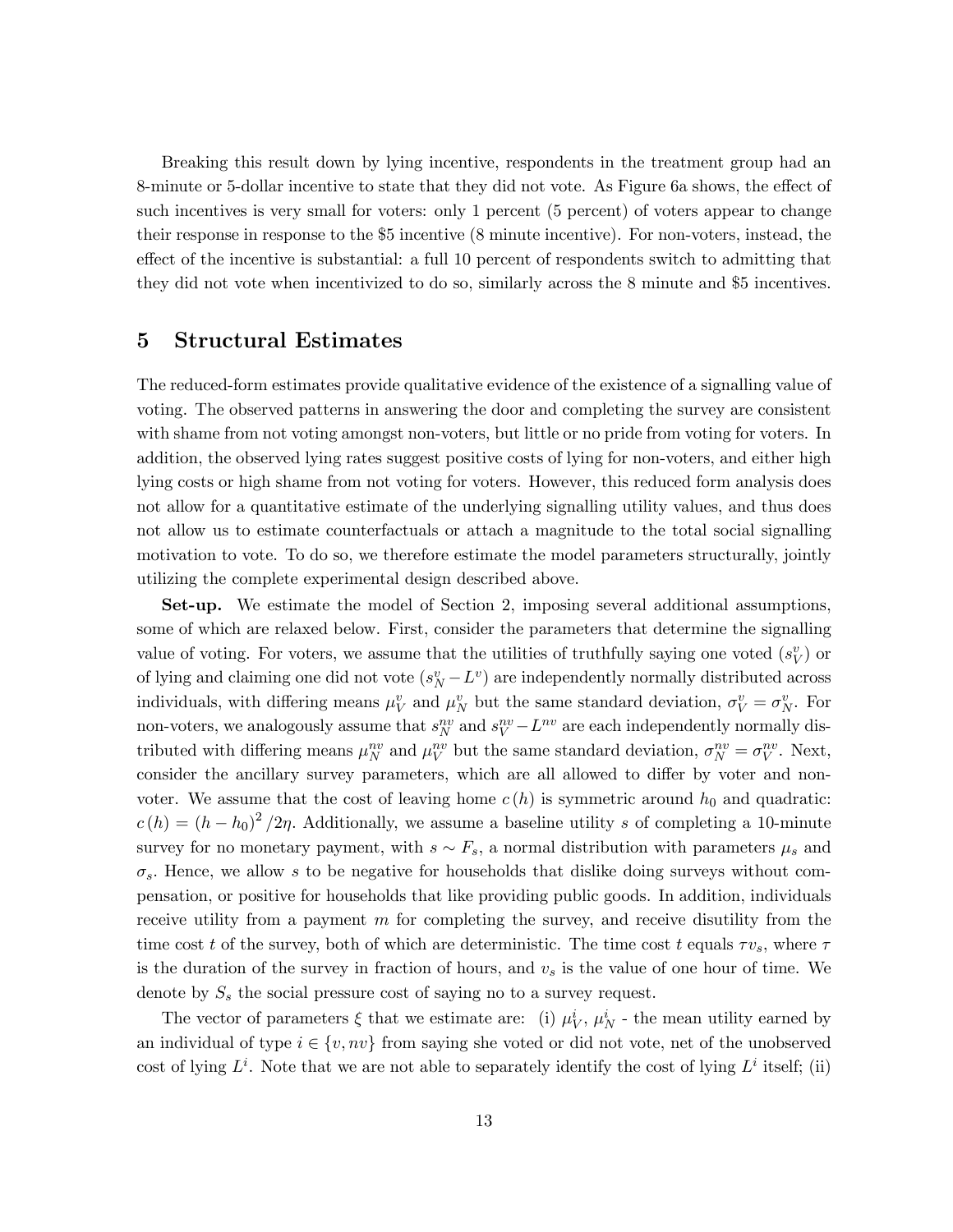$\sigma_V^i$ ,  $\sigma_N^i$ , the corresponding standard deviations of the normally distributed signalling utilities; (iii)  $h_0^i$ -the probabilities of opening the door in the no-flyer treatment for type *i*; (iv)  $r^i$ the probability of observing (and remembering) the flyer; (v)  $\eta^i$ -the responsiveness of the probability of opening the door to the desirability of being at home; (vi)  $\mu_s^i$  and  $\sigma_s$  - the mean and standard deviation(iv)  $v_i^s$ -the value of one hour of time; (v)  $S_s^i$ --the social pressure associated with saying no to the survey request; .

To estimate the model, we use a classical minimum-distance estimator. Denote by  $m(\xi)$ the vector of moments predicted by the theory as a function of the parameters  $\xi$ , and by  $\hat{m}$ the vector of observed moments. The minimum-distance estimator chooses the parameters  $\zeta$ that minimize the distance  $(m(\xi) - \hat{m})' W(m(\xi) - \hat{m})$ , where W is a weighting matrix. As a weighting matrix, we use the diagonal of the inverse of the variance-covariance matrix. Hence, the estimator minimizes the sum of squared distances, weighted by the inverse variance of each moment.<sup>7</sup> As a robustness check, we also use the identity matrix as weight. To calculate the theoretical moments, we use a numerical integration algorithm based on adaptive Simpson quadrature, implemented in Matlab as the *quad* and *quad2d* routines.

As moments  $m(\xi)$  we use the following probabilities (where  $i \in \{v, nv\}$ ,  $j \in \{NF, F, FE, OO, OOE\}$ , k indexes survey treatments -  $0.5$ min; \$10,10min, \$10,5min; and l indexes incentives to lie - no incentives, 8 minute incentive to say you did not vote, \$5 incentive to say you did not vote): (i) the probability of type *i* opening the door in survey treatment *k*,  $P(H)_k^i$ ; (ii) the unconditional probability of completing the survey in the various survey treatments,  $P(SV)_{k}^{i}$ ; (iii) the probability of checking the opt-out box in the Opt-Out treatments,  $P(OO)_k^i$  and (iv) the probability of type  $i$  lying about her voting behavior, given incentive  $l$ , and conditional on completing the survey in the first place,  $P(L)_{l}^{i, 8}$ . The corresponding empirical moments  $\hat{m}$  are estimated in a first stage model using the same controls as in the main regressions, and are listed in Appendix Table 1.

To calculate the minimum distance estimate, we employ a common sequential quadratic programming algorithm (Powell, 1983) implemented in Matlab as the fmincon routine. We impose the following constraints:  $S^s \geq 0$  (social pressure non-negative),  $\sigma^s > 0$  (positive standard deviation of altruism),  $h_0^{2010}, h_0^{2011}, r \in [0,1]$  (probabilities between zero and one), and  $\eta \in [0, 9999]$  (finite elasticity of home presence). We begin each run of the optimization routine by randomly choosing a starting point, drawn from a uniform distribution over the permitted parameter space. The algorithm determines successive search directions by solving a quadratic programming sub-problem based on an approximation of the Lagrangian of the optimization problem. To avoid selecting local minima, we choose the run with the minimum

 ${}^{7}$ Given the large number of moments, weighting the estimates by the inverse of the full variance-covariance matrix is problematic computationally.

 $8N$ ote that we pool across the various survey treatments  $k$  to generate the lying rate moments, and thus the moment is only indexed by  $i$  and  $l$ .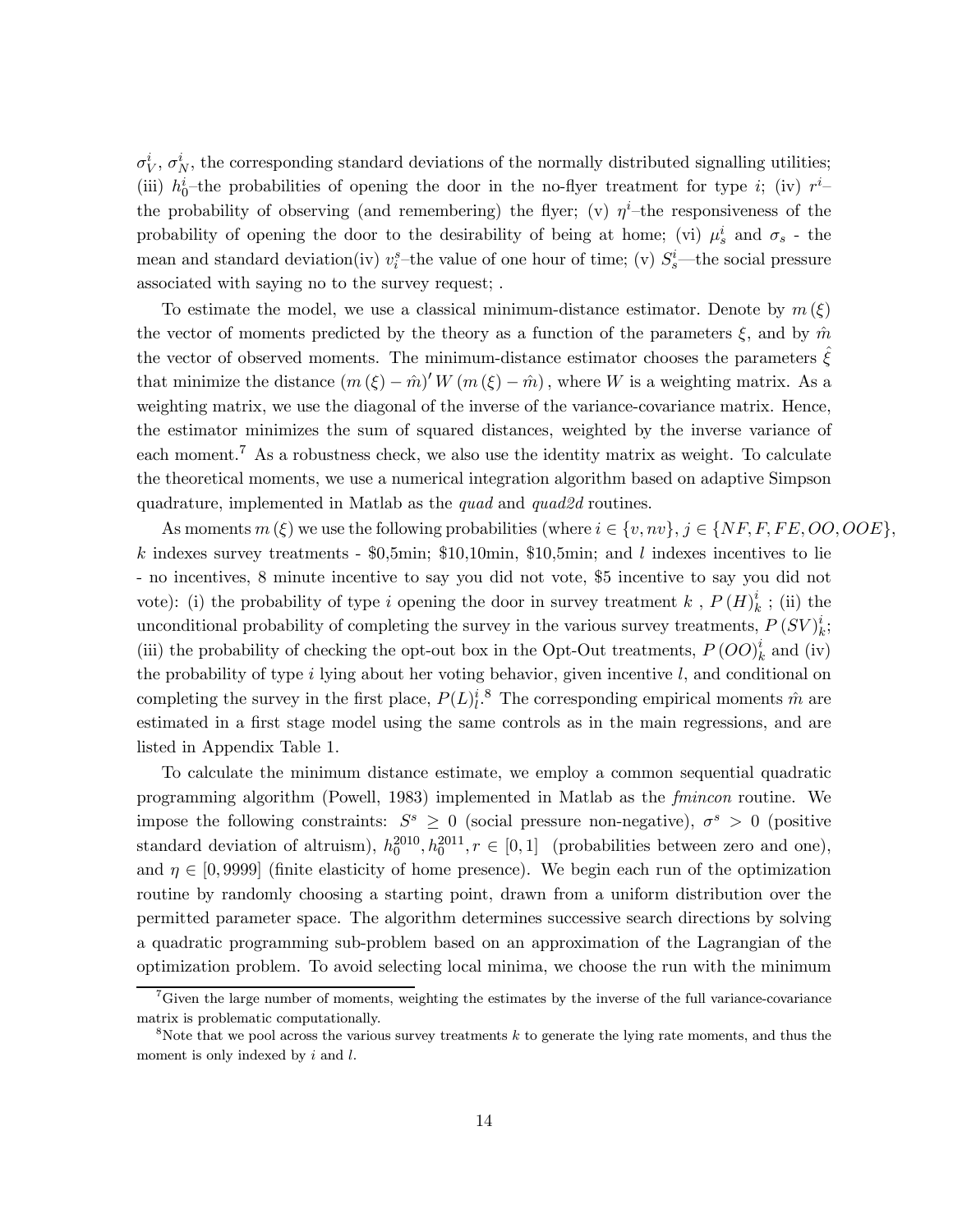squared distance of 50 runs.<sup>9</sup>

Under standard conditions, the minimum-distance estimator using weighting matrix  $W$ achieves asymptotic normality, with estimated variance  $(\hat{G}'W\hat{G})^{-1}(\hat{G}'W\hat{M}W\hat{G})(\hat{G}'W\hat{G})^{-1}/N$ , where  $\hat{G} \equiv N^{-1} \sum_{i=1}^{N} \nabla_{\xi} m_i(\hat{\xi})$  and  $\hat{\Lambda} \equiv Var[m(\hat{\xi})]$  (Wooldridge, 2002). We calculate  $\nabla_{\xi} m(\hat{\xi})$ numerically in Matlab using an adaptive finite difference algorithm.

Identification. While the parameters are estimated jointly, it is possible to address the main sources of identification of individual parameters. The mean signalling utilities  $\mu_V^i$  and  $\mu_N^i$  earned by individuals of type  $i \in \{v, nv\}$ , net of the cost of lying, are identified primarily by the sorting of respondents in the  $FE$  treatment relative to the  $F$  treatment.<sup>10</sup> Note that we are not able to estimate lying costs,  $L<sup>i</sup>$  separately from the mean signalling utilities. Put differently, for voters we can estimate the mean values of  $s_V^v$  and  $s_N^v - L^v$  and for non-voters we can identify the mean values of  $s_N^{nv}$  and  $s_V^{nv} - L^{nv}$ . The heterogeneity in this signalling utility,  $\sigma_V^i$  (assumed equal to  $\sigma_N^i$ ), is identified mainly from the lying incentive treatments. For example, Column 3 of Table 2 shows that 53 percent of non-voters lie in the absence of incentives. But providing them with an 8 minute incentive to tell the truth reduces lying rates by 12 percentage points. Thus,  $Pr(s_V^{nv} - L > s_N^{nv}) = 0.53$  and  $Pr(s_V^{nv} - L > s_N^{nv} + (8/60) v_s) = 0.41$ , or alternatively,  $\Pr(0 < s_V^{nv} - L - s_N^{nv} < (8/60) v_s) = 0.12$ , where  $s_V^{nv} - L - s_N^{nv}$  is normally distributed with variance  $(\sigma_V^{nv})^2 + (\sigma_N^{nv})^2$ .

The baseline probabilities of answering the door,  $h_0^i$  are identified by the observed probabilities of type *i* opening the door in treatments without flyer. The probability of observing and remembering the flyer,  $r^i$ , is identified by two moments in the Opt-out treatment: the fraction of households of type *i* checking the opt-out box in the  $OO$  treatment (10 to 11 percent), which equals  $r^{i}h_{0}^{i}F_{s}^{i}(c-m)$ , and the fraction opening the door. The elasticity of opening the door  $\eta^i$  with respect to incentives is identified by the fraction opening the door in the survey treatments for different payments and survey durations.

The survey completion rates for varying amounts of compensation in the  $NF$  and  $F$  treatments identify the heterogeneity in the willingness to complete the survey, and hence  $\sigma_s$ . For example, the completion rate of a 5-minute survey for voters increases by 6 percentage point with a \$10 increase in pay (Table 1, Column 5). This indicates that  $6/h_0 = 17$  percent of the population assigns negative value to doing a 5 minute survey for no payment, but assigns positive value to completing the same survey when receiving \$10. The survey completion rate also identifies the mean willingness to complete a 10-minute survey,  $\mu_s$ . The value of time  $v_s$ is identified from the comparison between pay increases for the survey (from \$0 to \$10) and duration decreases (from 10 to 5 minutes). Finally, the social pressure  $S_s$  is identified by the

 $9$ For the results presented here, the best estimate is achieved in about 35 percent of all runs.

<sup>&</sup>lt;sup>10</sup>The relative sizes of  $\mu_V^i$  and  $\mu_N^i$  are also informed by the lying rates. For example, the fact that approximately half of non-voters lie in the absence of additional incentives suggests, given the normality assumptions, that  $\mu_V^{nv} = \mu_N^{nv}$ .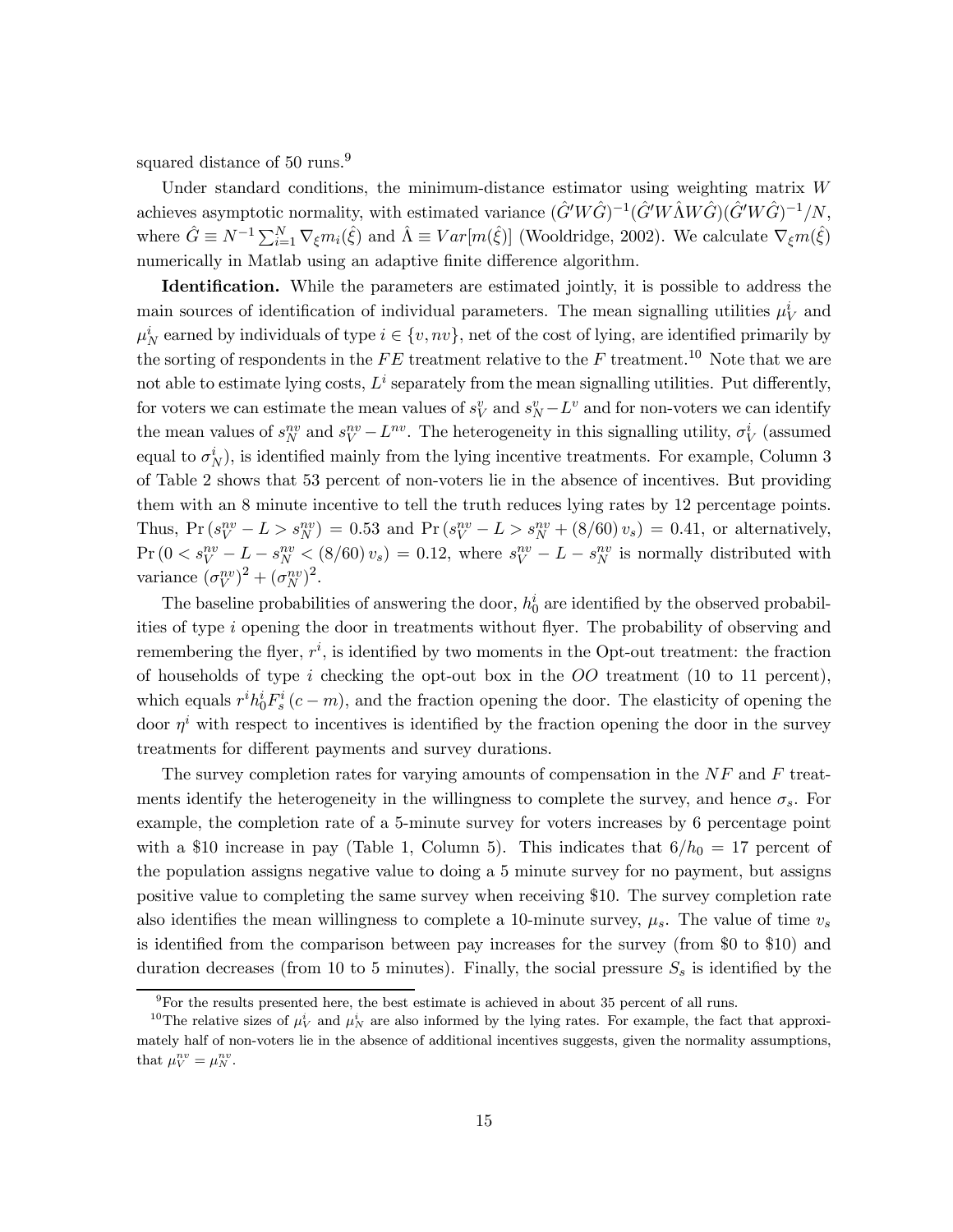share of people answering the door in the survey treatments. To see this, consider a respondent of type  $i$  who dislikes answering a survey and hence will say no and incur the social pressure cost  $S^s$ . In the flyer treatment F, she will choose to be at home with probability  $h_0^i - \eta^i r^i S_s^i$ (barring corner solutions for h). Hence, knowing  $h_0^i$ ,  $\eta^i$ , and  $r^i$ , it is possible to identify  $S_s^i$ .

Estimates. Table 3 reports the benchmark estimates of the parameters along with standard errors. We first briefly discuss the ancillary survey parameters, and then discuss in some detail the main voter signalling parameters.

Ancillary parameters. The probability of being at home  $h_0$  is precisely estimated to be 35.4 percent for non-voters and 38.1 percent for voters (unreported in Table 1). The share  $r$ of households that have read (and remember) the flyer is precisely estimated at 300 percent for non-voters and 377 percent for voters. While these estimates may appear low, many households may have just disregarded the flyer, or a household member may have seen it, but not informed the person opening the door. The elasticity of home presence  $\eta$  is imprecisely estimated to be  $0.537$  (s.e. 1.901) for non-voters and  $0.162$  (s.e.  $0.141$ ) for voters, implying that the cost of increasing the probability of being at home and answering the door by 10 percentage points is  $0.1^2/2\eta^i = $0.01$  for non-voters and \$0.03 for voters respectively.

The average utility for survey completion is estimated to be −\$2896 for non-voters and −\$2392 for voters, implying that, on average, households dislike completing 10-minute surveys for no pay. There is, however, significant heterogeneity  $(\sigma_s^{nv} = $24.70$  and  $\sigma_s^v = $27.02)$ , implying that a sizeable share of both voters and non-voters like doing surveys even for no pay. The value of time for one hour of survey completion is estimated to be  $$23.39$  (se  $$9.54$ ) for non-voters and \$69.89 (se \$15.73) for voters. Finally, the social pressure cost of turning down a survey request,  $S_s$ , is imprecisely estimated to be \$3.67 for non-voters and \$1.42 for voters.

Voter signalling parameters. The key voting signalling parameters are reported in the top panel of Table 3. For voters, we estimate an average utility (from a single interaction) of truthfully saying they voted,  $\mu_V^v = -\$5.72$  (se \$2.06). That is, voters do not on average take pride in saying they voted, but rather dislike informing others about their voting behavior. However, voters dislike much more strongly lying and saying that they did not vote - we estimate that their average utility from doing so is  $\mu_N^v = -\$24.83$  (se \$5.90). Thus, while voters do not on average enjoy saying that they voted, they much prefer it to lying and saying they did not - either because they they greatly dislike being thought of as non-voters, or because they greatly dislike lying, or some combination of the two. There is, however, substantial heterogeneity in these signalling values, with an estimated standard deviation  $\sigma_V^v = \sigma_N^v$ \$13.24 (se 3.78). Thus, the estimates suggest that 33 percent of voters do take pride in saying they voted.

For non-voters, we estimate substantial stigma on average from admitting they did not vote:  $\mu_N^{nv} = -\$7.16$  (se \$1.97). Indeed, on average, non-voters are nearly indifferent between admitting they did not vote and lying and claiming they voted  $(\mu_V^{nv} = -\$7.82, \text{ se } \$2.29),$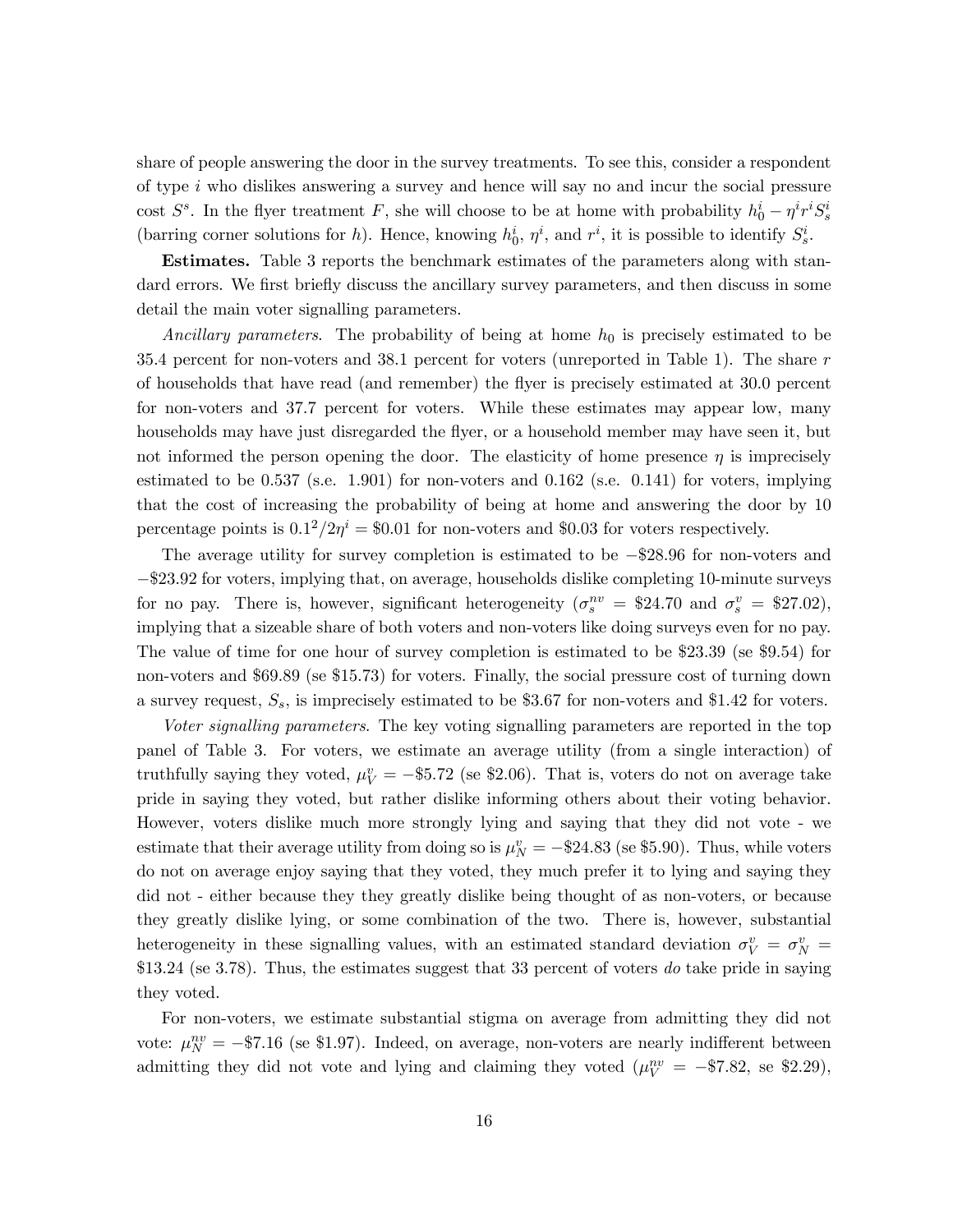consistent with the finding that about half of non-voters lie and claim to be voters in the control treatments. Heterogeneity across individuals is again substantial, with the signalling utilities having an estimated standard deviation  $\sigma_N^{nv} = \sigma_V^{nv} = $6.76$  (se \$1.56).

In Equation 1, the term  $N[\max(s_V, s_N - L) - \max(s_N, s_V - L)]$  captures the total signalling motivation for voting - how much more an individual would attain in total signalling utility had she chosen to vote (in which case she earns max  $(s_V, s_N - L)$  from each interaction) than if she had chosen not to vote (in which case she earns max  $(s_N, s_V - L)$  from each interaction). Calculating this object requires two additional pieces of information. Firstly, we need to know  $N$ , the number of times an individual is asked about her voting behavior. We measure this using the survey question, "How often have you been asked about whether you voted?". Both voters and non-voters report being asked an average of around 5 times for a congressional election ( $N^v = 4.89$  and  $N^{nv} = 5.33$ ). Second, we meed to know  $L^i$  - the cost of lying for an individual of type  $i \in \{v, nv\}$ . Recall that we estimate the means of  $s_V^v$  and  $s_N^v - L^v$  for voters, but do not separately estimate  $s_N^v$  and  $L^v$ . Thus, we do not know how voters would feel about saying they did not vote, had they truly not voted. Similarly, we do

not estimate how a non-voter would feel about saying she voted, had she truly voted. This prevents us from point identifying the total signalling motivation.

However, we can calculate the implied signalling motivation given any assumed value of lying cost  $L$ . Table 1 and Figure 8 report the implied total signalling values for a range of plausible values of L. First, note that if lying is entirely costless  $(L = $0)$ , there can be no total signalling value from voting, since a non-voter could costlessly pretend to be a voter when asked. Indeed, Equation 2 shows that the per interaction signalling motivation of voting is bound above by  $L$ . As the underlying cost of lying increases from zero, the implied signalling motivation for non-voters rises monotonically, reaching \$8.96 for  $L^{nv} = $5, $31.58$ for  $L^{nv} = $10$  and \$57.84 for  $L^{nv} = $15$ . This happens for two reasons: first, an increase in L increases the upper bound of the signalling motivation, which is likely to bind for low  $L$ provided  $s_V - s_N > -L$ . Additionally, if half of all non-voters lie even when the lying cost is very high, they must deeply care to be thought of as voters, and thus their signalling value gain from truly voting is large (since they would be able to avoid the lying cost if they truly voted). For voters, on the other hand, the implied signalling motivation first rises and then falls with the underlying lying cost, reaching \$13.29 for  $L^v = $10$  \$17.49 for  $L^v = $10$  and falling to \$11.53 for  $L^v = $15$ . The reasoning is parallel to the case with non-voters: for small values of  $L$ , increasing  $L$  increases the binding constraint that the signalling motivation cannot exceed L. But for larger values of  $L$ , the second effect dominates: holding constant the estimated mean of  $s_N^v - L^v$ , a larger underlying lying cost  $L^v$  implies a larger underlying mean utility from being seen as a non-voter,  $s_N^v$ , which reduces the gains from truly being a voter.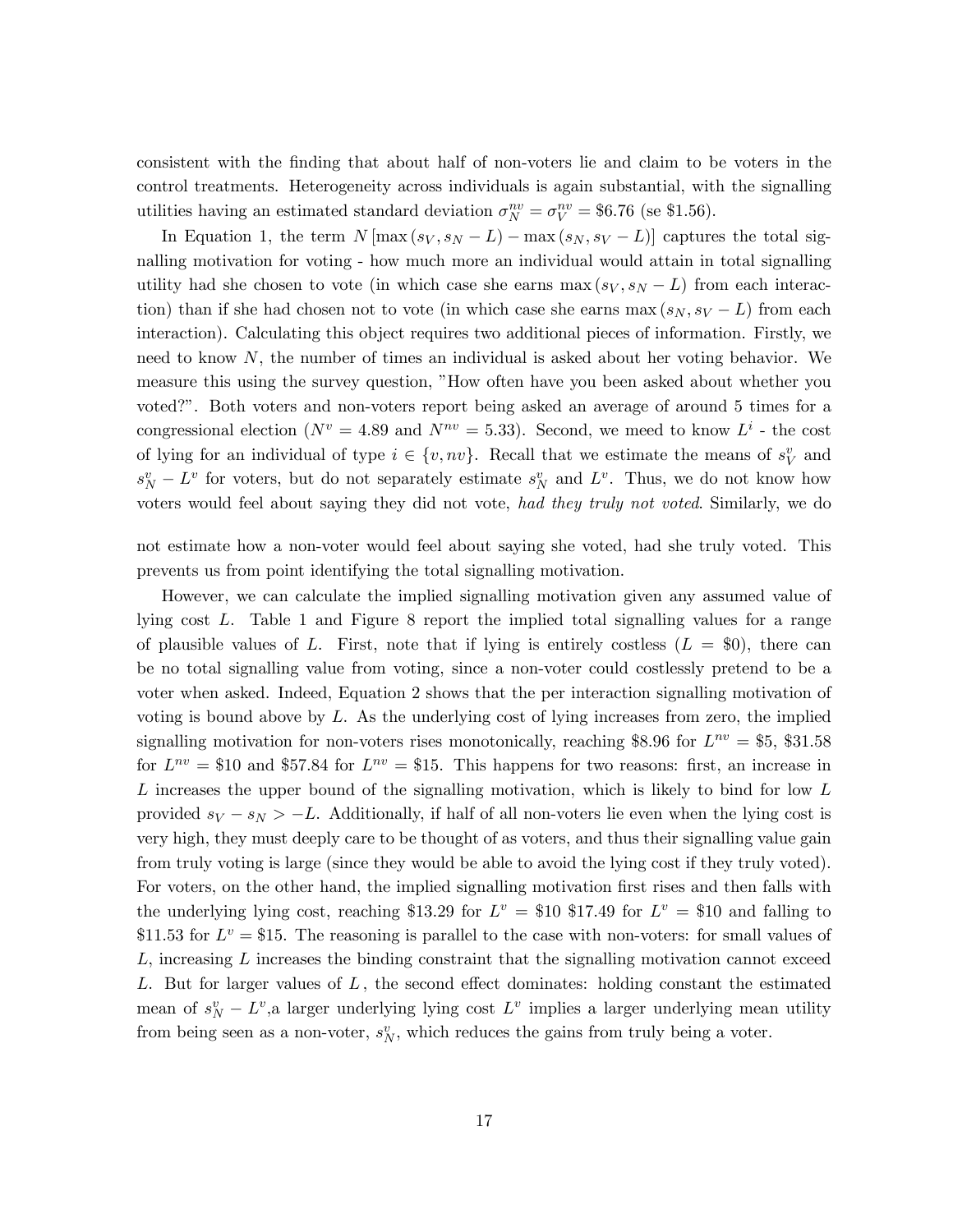# 6 Conclusion

We have presented evidence for a field experimented designed to provides estimates for a model of turnout: individuals may vote because they expect to be asked, and they anticipate the disutility associated with admitting to non voting, or with lying about voting. The combination of three crossed experimental arms allows us to estimate all but one of the key parameters. We show that for a range of assumptions about the unidentified lying cost we obtain estimates of the value of voting due to being asked in the range of \$10-\$15, a sizeable magnitude for a congressional election. We conjecture larger magnitudes for a presidential election.

A methodological ingredient of this paper is the tight link between a simple model and the experimental design. This allows us not only to derive reduced-form results, but to use such results to estimate the underlying parameters. As such, this paper attempts to bridge a gap between two thriving, but largely separate literatures: the theoretical literature on voting and the reduced-form field experiments on get-out-the-vote and turnout. We hope that methodologies similar to the ones in this paper will be useful in providing further insights.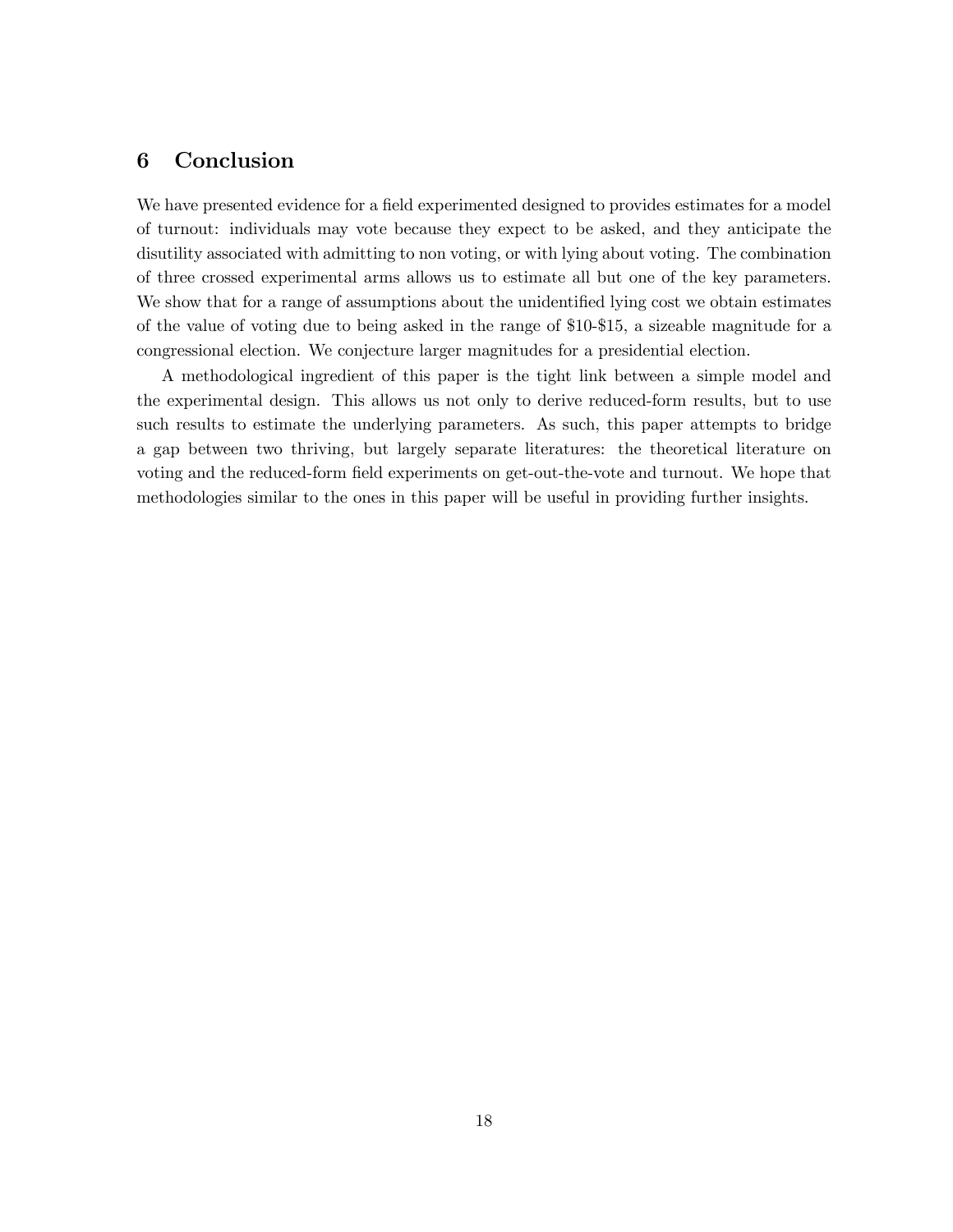#### References

- [1] Benabou, Roland and Tirole, Jean, (2006). "Incentives and Prosocial Behavior," American Economic Review, 96(5), 1652-1678.
- [2] Blais, Andre, (2000). To Vote or Not to Vote: The Merits and Limits of Rational Choice Theory, Pittsburgh: University of Pittsburgh Press.
- [3] Card, David, Stefano DellaVigna, and Ulrike Malmendier. 2011. "The Role of Theory in Field Experiments". Journal of Economic Perspectives, 25(3), pp. 39-62.
- [4] Coate, Stephen, Conlin, Michael, and Moro, Andrea, (2008). "The Performance of Pivotal-Voter Models in Small-Scale Elections: Evidence from Texas Liquor Referenda," Journal of Public Economics, 92: 582-596
- [5] Conlin, Michael, O'Donoghue, Ted, and Vogelsang, Timothy J., (2007). "Projection Bias in Catalog Orders," American Economic Review, 97: 1217-1249.
- [6] Downs, Anthony, (1957). An Economic Theory of Democracy, New York, Harper.
- [7] Duffy, John and Feltovich, Nick, (2006). "Words, Deeds, and Lies: Strategic Behaviour in Games with Multiple Signals," Review of Economic Studies, 73(3):669-688.
- [8] Erat, Sanjiv and Gneezy, Uri, (2012). "White Lies, " Management Science, 58(4): 723-733.
- [9] Gerber, Alan S., Green, Donald P. and Larimer, Christopher W., (2008). "Social Pressure and Voter Turnout: Evidence from a Large-scale Field Experiment," American Political Science Review, 102(1): 33-48.
- [10] Gibson, Rajna, Tanner, Carmen, Wagner, Alexander F., (2013). "Preferences for Truthfulness: Heterogeneity among and within Individuals," American Economic Review, 103(1): 532?548.
- [11] Gneezy, Uri, (2005). "Deception: The Role of Consequences,"American Economic Review, 95 (1): 384-394.
- [12] Green, Donald P., Gerber, Alan S., and Nickerson, David W., (2003). "Getting Out The Vote in Local Elections: Results ¿From Six Door-To-Door Canvassing Experiments,"{Journal of Politics, 65: 1083?96.
- [13] Harbaugh, William T., (1996). "If People Vote Because They Like to, Then Why Do So Many of Them Lie?" Public Choice, 89(1-2): 63-76.
- [14] Harrison, Glenn and List, John A., (2004). "Field Experiments," Journal of Economic Literature, 42: 1009-1055.
- [15] Harsanyi, John, (1977). "Morality and the Theory of Rational Behavior," Social Research,  $44(4): 623-56.$
- [16] Harsanyi, John, (1992). "Game and Decision Theoretic Models in Ethics," in The Handbook of Game Theory, Volume 1. R. Aumann and S. Hart, eds. Amsterdam, The Net.
- [17] Knack, Stephen, (1992). "Civic Norms, Social Sanctions, and Voter Turnout," Rationality and Society 4 (May): 133—56.
- [18] Laibson, David, Andrea Repetto, and Jeremy Tobacman. 2007. "Estimating Discount Functions with Consumption Choices over the Lifecycle," Working paper.